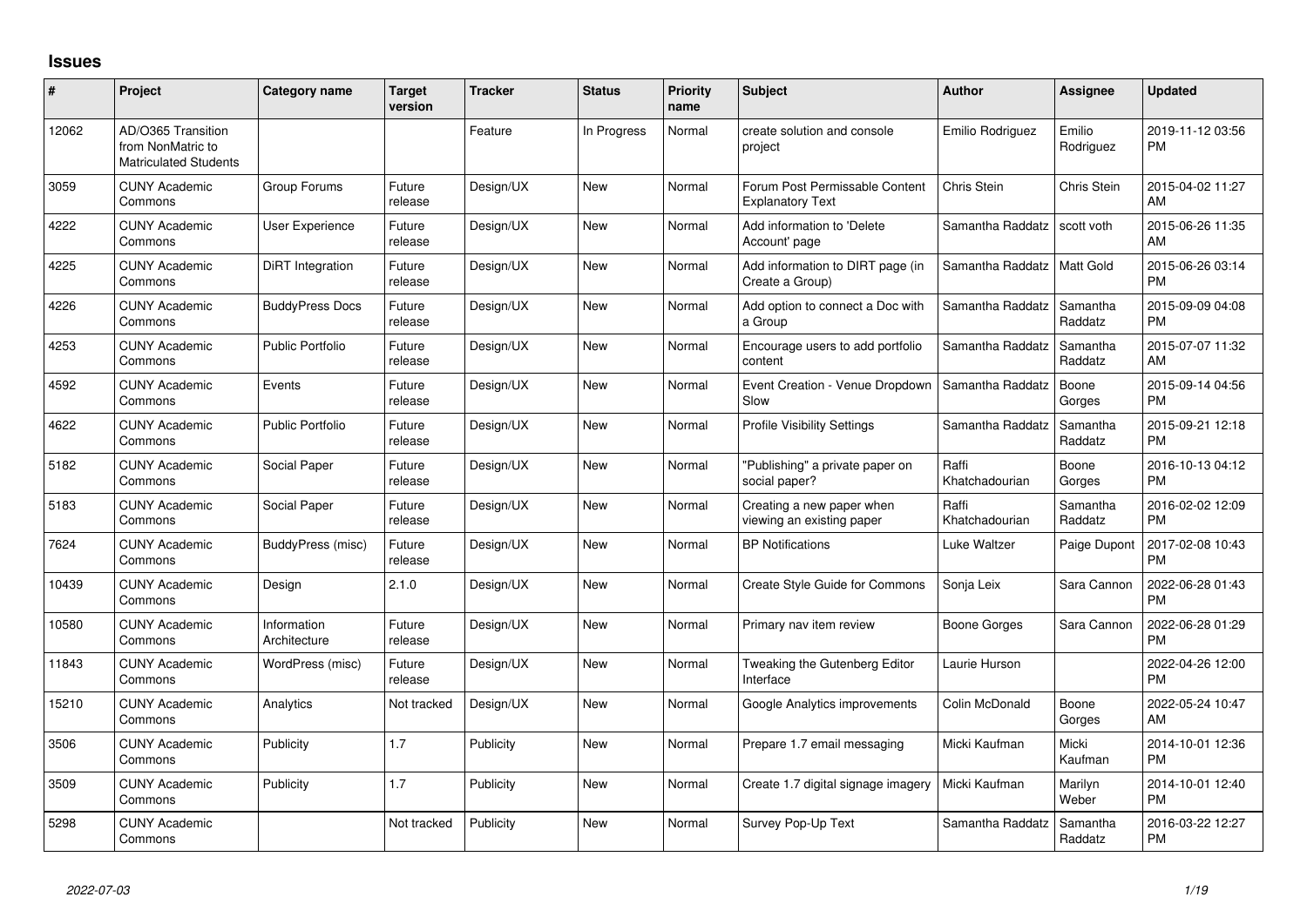| #     | <b>Project</b>                  | Category name            | <b>Target</b><br>version | <b>Tracker</b>       | <b>Status</b> | <b>Priority</b><br>name | <b>Subject</b>                                                                       | <b>Author</b>    | Assignee              | <b>Updated</b>                |
|-------|---------------------------------|--------------------------|--------------------------|----------------------|---------------|-------------------------|--------------------------------------------------------------------------------------|------------------|-----------------------|-------------------------------|
| 6665  | <b>CUNY Academic</b><br>Commons |                          | Not tracked              | Publicity            | <b>New</b>    | Normal                  | Dead Link in 1.10 announcement<br>post                                               | Paige Dupont     | Stephen Real          | 2016-12-01 03:11<br><b>PM</b> |
| 11393 | <b>CUNY Academic</b><br>Commons |                          | Not tracked              | Publicity            | <b>New</b>    | Normal                  | After 1.15 release, ceate a hero<br>slide and post about adding a site<br>to a group | scott voth       | Patrick<br>Sweeney    | 2019-05-14 10:32<br>AM        |
| 14475 | <b>CUNY Academic</b><br>Commons |                          | Not tracked              | Publicity            | <b>New</b>    | Normal                  | OER Showcase Page                                                                    | Laurie Hurson    | Laurie Hurson         | 2021-09-14 10:46<br>AM        |
| 3565  | <b>CUNY Academic</b><br>Commons | My Commons               | Not tracked              | <b>Documentation</b> | <b>New</b>    | Normal                  | Load Newest inconsistencies                                                          | Chris Stein      | scott voth            | 2015-11-09 01:16<br><b>PM</b> |
| 12392 | <b>CUNY Academic</b><br>Commons | Help/Codex               | Not tracked              | Documentation        | New           | Normal                  | <b>Updates to Common Commons</b><br>Questions on Help Page                           | scott voth       | Margaret<br>Galvan    | 2020-02-11 10:53<br>AM        |
| 8607  | <b>CUNY Academic</b><br>Commons |                          | Not tracked              | Support              | <b>New</b>    | Normal                  | Paypal?                                                                              | Marilyn Weber    | Matt Gold             | 2018-05-15 01:37<br><b>PM</b> |
| 9729  | <b>CUNY Academic</b><br>Commons | <b>SEO</b>               | Not tracked              | Support              | <b>New</b>    | Normal                  | 503 Errors showing on<br>newlaborforum.cuny.edu                                      | Diane Krauthamer | Raymond<br><b>Hoh</b> | 2018-05-22 04:48<br><b>PM</b> |
| 10839 | <b>CUNY Academic</b><br>Commons | About page               | Not tracked              | Support              | New           | Normal                  | <b>Mission Statement Needs</b><br>Revision                                           | scott voth       | <b>Matt Gold</b>      | 2018-12-26 10:58<br>AM        |
| 11496 | <b>CUNY Academic</b><br>Commons | <b>Public Portfolio</b>  | 1.15.2                   | Support              | <b>New</b>    | Normal                  | Replace Twitter Icon on Member<br>Portfolio page                                     | scott voth       | Boone<br>Gorges       | 2019-06-06 01:03<br><b>PM</b> |
| 11545 | <b>CUNY Academic</b><br>Commons | <b>WordPress Plugins</b> | Not tracked              | Support              | <b>New</b>    | Normal                  | <b>Twitter searches in WordPress</b>                                                 | Gina Cherry      | Matt Gold             | 2019-09-23 01:03<br><b>PM</b> |
| 11624 | <b>CUNY Academic</b><br>Commons | WordPress (misc)         | Not tracked              | Support              | New           | Normal                  | Change pages into posts or swap<br>database for a Commons site?                      | Stephen Klein    | Raymond<br>Hoh        | 2019-07-09 11:04<br>AM        |
| 11883 | <b>CUNY Academic</b><br>Commons | Help/Codex               | Not tracked              | Support              | <b>New</b>    | Normal                  | Need Embedding Help Page<br>Update (Tableau)                                         | Anthony Wheeler  | scott voth            | 2019-09-24 08:49<br>AM        |
| 12247 | <b>CUNY Academic</b><br>Commons | Publicity                | Not tracked              | Support              | <b>New</b>    | Normal                  | <b>Screenshot of First Commons</b><br>Homepage                                       | scott voth       | scott voth            | 2020-01-14 12:08<br>PM        |
| 12328 | <b>CUNY Academic</b><br>Commons |                          | Not tracked              | Support              | <b>New</b>    | Normal                  | Sign up Code for Non-CUNY<br>Faculty                                                 | Laurie Hurson    |                       | 2020-01-28 10:25<br>AM        |
| 12352 | <b>CUNY Academic</b><br>Commons |                          | Not tracked              | Support              | <b>New</b>    | Normal                  | 'posts list" page builder block<br>option                                            | Marilyn Weber    |                       | 2020-02-03 01:29<br><b>PM</b> |
| 12382 | <b>CUNY Academic</b><br>Commons | Membership               | Not tracked              | Support              | <b>New</b>    | Normal                  | Email request change                                                                 | Marilyn Weber    | Marilyn<br>Weber      | 2020-02-06 12:56<br><b>PM</b> |
| 13286 | <b>CUNY Academic</b><br>Commons |                          | Not tracked              | Support              | <b>New</b>    | Normal                  | problem connecting with<br>WordPress app                                             | Marilyn Weber    | Raymond<br>Hoh        | 2020-09-08 11:16<br>AM        |
| 14911 | <b>CUNY Academic</b><br>Commons | <b>WordPress Themes</b>  | Not tracked              | Support              | New           | Normal                  | Twentytwentyone theme                                                                | Marilyn Weber    |                       | 2021-10-28 10:37<br>AM        |
| 15045 | <b>CUNY Academic</b><br>Commons |                          |                          | Support              | <b>New</b>    | Normal                  | no result for KCeL in the search<br>box on the commons                               | Marilyn Weber    |                       | 2021-12-10 11:29<br>AM        |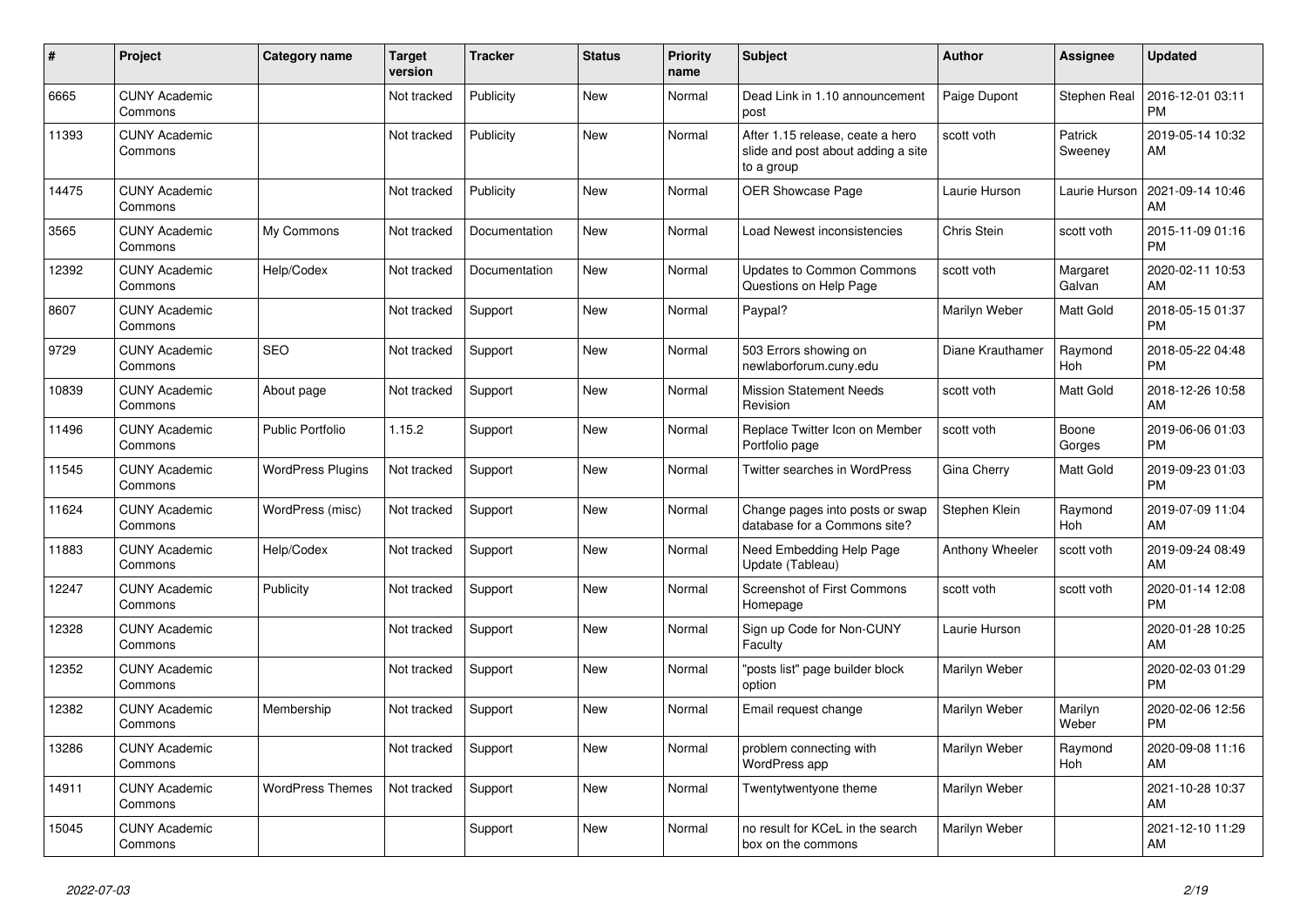| #     | Project                         | <b>Category name</b>     | <b>Target</b><br>version | <b>Tracker</b> | <b>Status</b> | Priority<br>name | <b>Subject</b>                                                                    | <b>Author</b>       | Assignee            | <b>Updated</b>                |
|-------|---------------------------------|--------------------------|--------------------------|----------------|---------------|------------------|-----------------------------------------------------------------------------------|---------------------|---------------------|-------------------------------|
| 15565 | <b>CUNY Academic</b><br>Commons |                          |                          | Support        | <b>New</b>    | Normal           | Events - send updates to an email<br>listserv                                     | Marilyn Weber       |                     | 2022-03-10 01:06<br><b>PM</b> |
| 15685 | <b>CUNY Academic</b><br>Commons |                          |                          | Support        | New           | High             | problem with chrome?                                                              | Marilyn Weber       |                     | 2022-04-25 03:40<br><b>PM</b> |
| 15767 | <b>CUNY Academic</b><br>Commons | WordPress (misc)         |                          | Support        | New           | Normal           | Site loading slowly                                                               | scott voth          | Boone<br>Gorges     | 2022-04-04 08:56<br><b>PM</b> |
| 15816 | <b>CUNY Academic</b><br>Commons |                          | Not tracked              | Support        | New           | Normal           | slow loading at SPS                                                               | Marilyn Weber       |                     | 2022-04-05 01:26<br><b>PM</b> |
| 308   | <b>CUNY Academic</b><br>Commons | Registration             | Future<br>release        | Feature        | New           | Normal           | Group recommendations for<br>signup process                                       | Boone Gorges        | Samantha<br>Raddatz | 2015-11-09 05:07<br><b>PM</b> |
| 364   | <b>CUNY Academic</b><br>Commons | <b>WordPress Plugins</b> | Future<br>release        | Feature        | <b>New</b>    | Normal           | <b>Bulletin Board</b>                                                             | Matt Gold           |                     | 2015-01-05 08:50<br><b>PM</b> |
| 1166  | <b>CUNY Academic</b><br>Commons | <b>Email Invitations</b> | Future<br>release        | Feature        | <b>New</b>    | Low              | Better organizational tools for Sent<br>Invites                                   | Boone Gorges        | Boone<br>Gorges     | 2015-11-09 06:02<br><b>PM</b> |
| 1167  | <b>CUNY Academic</b><br>Commons | <b>Email Invitations</b> | Future<br>release        | Feature        | <b>New</b>    | Low              | Allow email invitations to be resent                                              | Boone Gorges        | Boone<br>Gorges     | 2015-11-12 12:53<br>AM        |
| 2753  | <b>CUNY Academic</b><br>Commons | <b>Public Portfolio</b>  | Future<br>release        | Feature        | <b>New</b>    | Normal           | Create actual actual tagification in<br>academic interests and other<br>fields    | Micki Kaufman       | Boone<br>Gorges     | 2015-01-05 08:52<br><b>PM</b> |
| 3048  | <b>CUNY Academic</b><br>Commons | <b>Public Portfolio</b>  | Future<br>release        | Feature        | <b>New</b>    | Low              | Images for rich text profile fields                                               | Boone Gorges        | Boone<br>Gorges     | 2014-02-19 12:56<br><b>PM</b> |
| 3580  | <b>CUNY Academic</b><br>Commons | Group Blogs              | Future<br>release        | Feature        | <b>New</b>    | Normal           | Multiple blogs per group                                                          | Boone Gorges        | Boone<br>Gorges     | 2018-02-20 02:02<br><b>PM</b> |
| 3615  | <b>CUNY Academic</b><br>Commons | Redmine                  | Not tracked              | Feature        | New           | Low              | Create Redmine issues via email                                                   | Dominic Giglio      | Boone<br>Gorges     | 2017-11-16 11:36<br>AM        |
| 3657  | <b>CUNY Academic</b><br>Commons | WordPress (misc)         | Not tracked              | Feature        | <b>New</b>    | Normal           | Create alert for GC email<br>addresses                                            | Matt Gold           | Matt Gold           | 2016-04-14 11:29<br><b>PM</b> |
| 4481  | <b>CUNY Academic</b><br>Commons | Events                   | Future<br>release        | Feature        | <b>New</b>    | Normal           | Group admins/mods should have<br>the ability to unlink an event from<br>the group | <b>Boone Gorges</b> | Boone<br>Gorges     | 2017-04-24 03:53<br>PM        |
| 4635  | <b>CUNY Academic</b><br>Commons | Authentication           | Future<br>release        | Feature        | New           | Normal           | Allow non-WP authentication                                                       | Boone Gorges        | Sonja Leix          | 2019-03-01 02:05<br><b>PM</b> |
| 5050  | <b>CUNY Academic</b><br>Commons | Social Paper             | Future<br>release        | Feature        | New           | Low              | Making comments visible in SP<br>editing mode (SP suggestion #1)                  | Marilyn Weber       | Samantha<br>Raddatz | 2019-09-17 11:10<br>PM        |
| 5052  | <b>CUNY Academic</b><br>Commons | Social Paper             | Future<br>release        | Feature        | New           | Low              | Sentence by sentence or line by<br>line comments (SP suggestion #3)               | Marilyn Weber       | Boone<br>Gorges     | 2016-02-11 10:24<br>PM        |
| 5053  | <b>CUNY Academic</b><br>Commons | Social Paper             | Future<br>release        | Feature        | New           | Low              | Scrollable menu to add readers<br>(SP suggestion #4)                              | Marilyn Weber       | Samantha<br>Raddatz | 2016-04-21 05:21<br>PM        |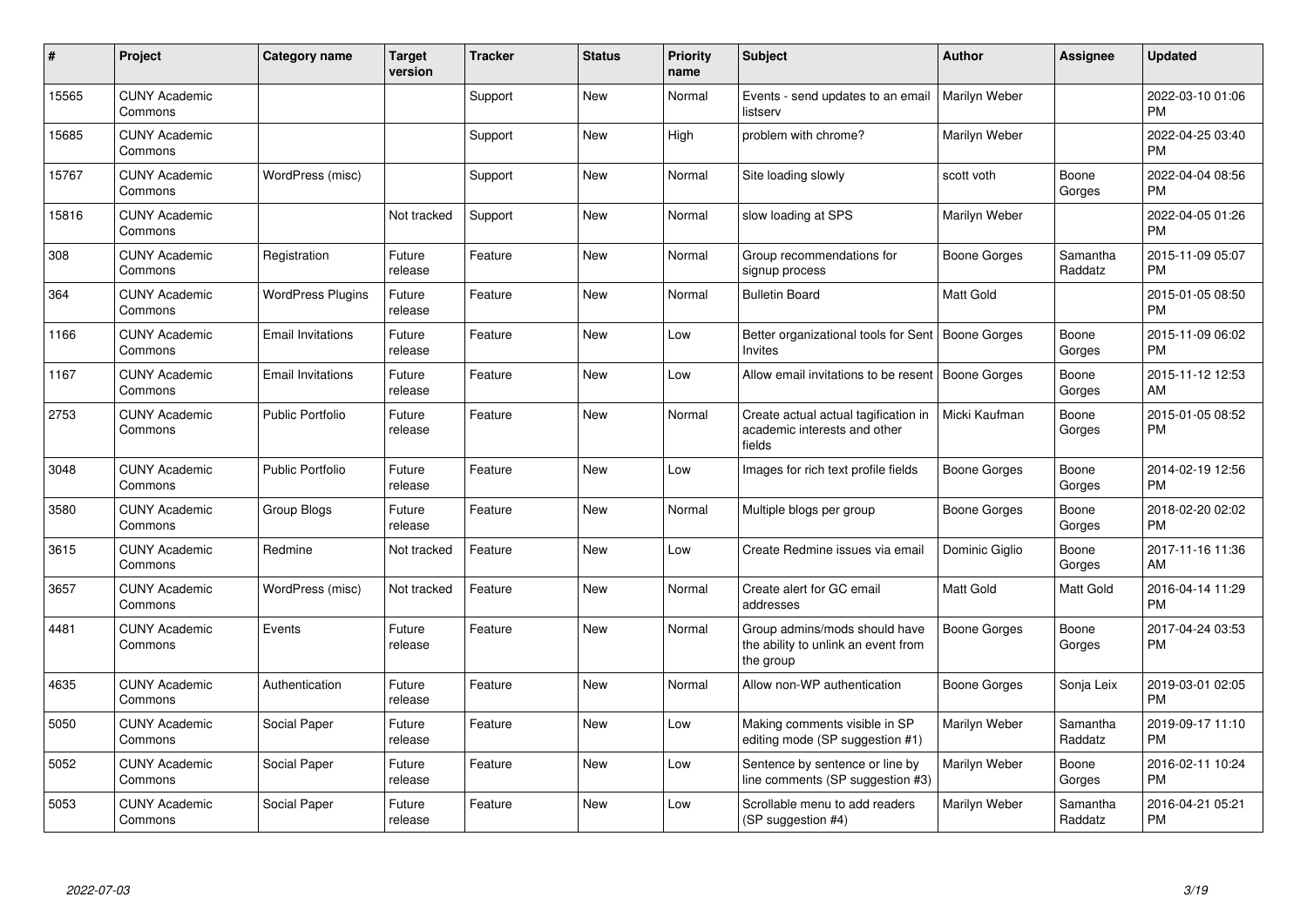| $\pmb{\sharp}$ | Project                         | <b>Category name</b>       | <b>Target</b><br>version | <b>Tracker</b> | <b>Status</b> | <b>Priority</b><br>name | <b>Subject</b>                                                                                                                                        | Author                  | Assignee            | <b>Updated</b>                |
|----------------|---------------------------------|----------------------------|--------------------------|----------------|---------------|-------------------------|-------------------------------------------------------------------------------------------------------------------------------------------------------|-------------------------|---------------------|-------------------------------|
| 5058           | <b>CUNY Academic</b><br>Commons | Social Paper               | Future<br>release        | Feature        | <b>New</b>    | Low                     | Can there be a clearer signal that<br>even when comments have<br>already been made you add<br>comments by clicking on the side?<br>(SP suggestion #5) | Marilyn Weber           | Samantha<br>Raddatz | 2016-02-11 10:24<br><b>PM</b> |
| 5199           | <b>CUNY Academic</b><br>Commons | Social Paper               | Future<br>release        | Feature        | <b>New</b>    | Normal                  | add tables to the SP editor                                                                                                                           | Marilyn Weber           |                     | 2016-10-24 11:27<br>AM        |
| 5205           | <b>CUNY Academic</b><br>Commons | Social Paper               | Future<br>release        | Feature        | <b>New</b>    | Normal                  | Social Paper folders                                                                                                                                  | Marilyn Weber           |                     | 2016-02-11 10:24<br><b>PM</b> |
| 5397           | <b>CUNY Academic</b><br>Commons | Social Paper               | Future<br>release        | Feature        | <b>New</b>    | Normal                  | frustrating to have to<br>enable/disable in SP                                                                                                        | Marilyn Weber           | Samantha<br>Raddatz | 2016-04-20 03:39<br><b>PM</b> |
| 5489           | <b>CUNY Academic</b><br>Commons | Social Paper               | Future<br>release        | Feature        | <b>New</b>    | Normal                  | Asc/desc sorting for Social Paper<br>directories                                                                                                      | <b>Boone Gorges</b>     |                     | 2016-04-21 10:06<br><b>PM</b> |
| 5679           | <b>CUNY Academic</b><br>Commons | Analytics                  | Not tracked              | Feature        | <b>New</b>    | Normal                  | Logged In Users for GA                                                                                                                                | Valerie Townsend        | Valerie<br>Townsend | 2016-06-11 09:49<br>AM        |
| 5992           | <b>CUNY Academic</b><br>Commons | <b>Email Notifications</b> | Future<br>release        | Feature        | <b>New</b>    | Normal                  | Changing the From line of<br>autogenerated blog emails                                                                                                | Marilyn Weber           |                     | 2018-09-27 05:19<br><b>PM</b> |
| 6078           | <b>CUNY Academic</b><br>Commons | <b>Blogs (BuddyPress)</b>  | Future<br>release        | Feature        | New           | Normal                  | <b>Explore Adding Network Blog</b><br>Metadata Plugin                                                                                                 | Luke Waltzer            | Luke Waltzer        | 2016-10-11 10:29<br><b>PM</b> |
| 6332           | <b>CUNY Academic</b><br>Commons | WordPress (misc)           | Future<br>release        | Feature        | <b>New</b>    | Normal                  | Allow uploaded files to be marked<br>as private in an ad hoc way                                                                                      | Boone Gorges            |                     | 2016-10-17 11:41<br><b>PM</b> |
| 6389           | <b>CUNY Academic</b><br>Commons | <b>BuddyPress Docs</b>     | Future<br>release        | Feature        | <b>New</b>    | Low                     | Make Discussion Area Visible<br>When Editing a Doc                                                                                                    | Luke Waltzer            | Boone<br>Gorges     | 2016-10-21 04:16<br><b>PM</b> |
| 8211           | <b>CUNY Academic</b><br>Commons | <b>WordPress Themes</b>    | Future<br>release        | Feature        | <b>New</b>    | Normal                  | Theme Suggestions: Material<br>Design-Inspired Themes                                                                                                 | Margaret Galvan         | Margaret<br>Galvan  | 2017-08-07 02:48<br><b>PM</b> |
| 8498           | <b>CUNY Academic</b><br>Commons | <b>WordPress Plugins</b>   | Future<br>release        | Feature        | New           | Low                     | <b>Gravity Forms Email Users</b>                                                                                                                      | Raffi<br>Khatchadourian | <b>Matt Gold</b>    | 2017-10-13 12:58<br><b>PM</b> |
| 8835           | <b>CUNY Academic</b><br>Commons | <b>Blogs (BuddyPress)</b>  | Future<br>release        | Feature        | <b>New</b>    | Normal                  | Extend cuny is shortlinks to sites                                                                                                                    | Luke Waltzer            | Boone<br>Gorges     | 2022-04-26 11:59<br>AM        |
| 9420           | <b>CUNY Academic</b><br>Commons | cuny.is                    | Not tracked              | Feature        | <b>New</b>    | Normal                  | Request for http://cuny.is/streams                                                                                                                    | Raffi<br>Khatchadourian | Marilyn<br>Weber    | 2018-04-02 10:08<br>AM        |
| 9643           | <b>CUNY Academic</b><br>Commons | Publicity                  | Not tracked              | Feature        | <b>New</b>    | Normal                  | Create a page on the Commons<br>for logos etc.                                                                                                        | Stephen Real            | Stephen Real        | 2018-04-24 10:53<br><b>AM</b> |
| 9720           | <b>CUNY Academic</b><br>Commons | Authentication             | Future<br>release        | Feature        | <b>New</b>    | Normal                  | The Commons should be an<br>oAuth provider                                                                                                            | Boone Gorges            |                     | 2019-03-01 02:04<br><b>PM</b> |
| 9908           | <b>CUNY Academic</b><br>Commons |                            | Not tracked              | Feature        | <b>New</b>    | Normal                  | Is it possible to send email<br>updates to users (or an email<br>address not on the list) for only a<br>single page AFTER being<br>prompted?          | <b>Michael Shields</b>  | scott voth          | 2018-06-11 01:34<br>PM        |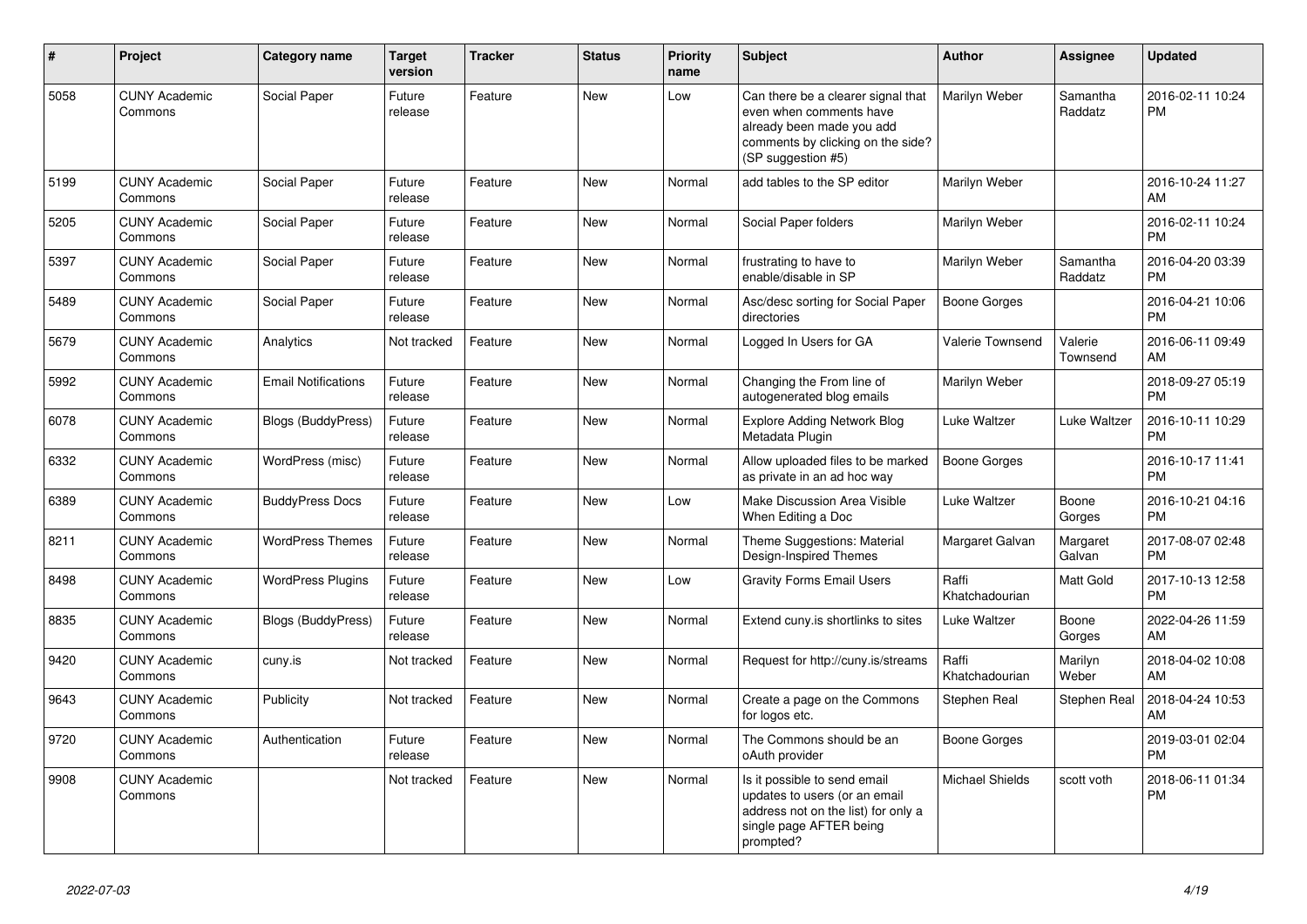| #     | Project                         | <b>Category name</b>           | <b>Target</b><br>version | <b>Tracker</b> | <b>Status</b> | Priority<br>name | <b>Subject</b>                                                                             | <b>Author</b>       | <b>Assignee</b>   | <b>Updated</b>                |
|-------|---------------------------------|--------------------------------|--------------------------|----------------|---------------|------------------|--------------------------------------------------------------------------------------------|---------------------|-------------------|-------------------------------|
| 10226 | <b>CUNY Academic</b><br>Commons | Courses                        | Future<br>release        | Feature        | New           | Normal           | Add "My Courses" to drop down<br>list                                                      | scott voth          | Boone<br>Gorges   | 2021-11-19 12:42<br>PM.       |
| 10354 | <b>CUNY Academic</b><br>Commons | <b>Public Portfolio</b>        | Future<br>release        | Feature        | New           | Normal           | Opt out of Having a Profile Page                                                           | scott voth          | Chris Stein       | 2020-05-12 10:43<br>AM        |
| 11531 | <b>CUNY Academic</b><br>Commons | Events                         | Future<br>release        | Feature        | New           | Normal           | Main Events calendar should<br>include non-public events that<br>user has access to        | scott voth          | Boone<br>Gorges   | 2019-06-11 10:00<br>AM        |
| 11789 | <b>CUNY Academic</b><br>Commons | Courses                        | Future<br>release        | Feature        | <b>New</b>    | Normal           | Ability to remove item from<br>Courses list                                                | Laurie Hurson       | Sonja Leix        | 2019-09-24 12:28<br><b>PM</b> |
| 11834 | <b>CUNY Academic</b><br>Commons | <b>Group Files</b>             | Future<br>release        | Feature        | New           | Normal           | Improved tools for managing<br>group file folders                                          | Boone Gorges        | Sonja Leix        | 2019-09-06 03:55<br><b>PM</b> |
| 11860 | <b>CUNY Academic</b><br>Commons | Registration                   | Future<br>release        | Feature        | New           | Normal           | <b>Ensure Students Are Aware They</b><br>Can Use Aliases At Registration                   | scott voth          |                   | 2019-09-24 08:46<br>AM        |
| 12042 | <b>CUNY Academic</b><br>Commons | <b>Email Notifications</b>     | Future<br>release        | Feature        | New           | Normal           | Improved error logging for BPGES   Boone Gorges<br>send queue                              |                     | Boone<br>Gorges   | 2021-11-19 12:25<br><b>PM</b> |
| 12091 | <b>CUNY Academic</b><br>Commons | <b>Group Files</b>             | Future<br>release        | Feature        | New           | Normal           | Improved pre-upload file validation<br>for bp-group-documents                              | <b>Boone Gorges</b> | Boone<br>Gorges   | 2019-11-14 01:21<br><b>PM</b> |
| 12911 | <b>CUNY Academic</b><br>Commons |                                | Not tracked              | Feature        | New           | Normal           | Block access to xmlrpc.php based<br>on User-Agent                                          | <b>Boone Gorges</b> | Boone<br>Gorges   | 2020-06-09 05:12<br>PM.       |
| 13048 | <b>CUNY Academic</b><br>Commons | Shortcodes and<br>embeds       | Future<br>release        | Feature        | New           | Normal           | Jupyter Notebooks support                                                                  | Boone Gorges        |                   | 2020-07-14 11:46<br>AM        |
| 13199 | <b>CUNY Academic</b><br>Commons | Group Forums                   | Future<br>release        | Feature        | New           | Normal           | Favoring Groups over bbPress<br>plugin                                                     | Colin McDonald      | Colin<br>McDonald | 2021-11-19 12:28<br>PM.       |
| 13358 | <b>CUNY Academic</b><br>Commons | Group Forums                   | Future<br>release        | Feature        | <b>New</b>    | Normal           | Improved UI for group forum<br>threading settings                                          | Boone Gorges        | Raymond<br>Hoh    | 2021-11-19 12:27<br><b>PM</b> |
| 13370 | <b>CUNY Academic</b><br>Commons | Group Library                  | Future<br>release        | Feature        | <b>New</b>    | Normal           | Library bulk deletion and folder<br>editing                                                | Colin McDonald      | Boone<br>Gorges   | 2020-10-13 10:41<br>AM        |
| 13466 | <b>CUNY Academic</b><br>Commons | Cavalcade                      | Future<br>release        | Feature        | New           | Normal           | Automated cleanup for duplicate<br>Cavalcade tasks                                         | Boone Gorges        | Boone<br>Gorges   | 2020-10-13 05:24<br><b>PM</b> |
| 13650 | <b>CUNY Academic</b><br>Commons | Group Library                  | Future<br>release        | Feature        | New           | Normal           | Forum Attachments in Group<br>Library                                                      | Laurie Hurson       |                   | 2021-11-19 12:30<br><b>PM</b> |
| 13835 | <b>CUNY Academic</b><br>Commons | WordPress (misc)               | Future<br>release        | Feature        | New           | Normal           | Allow OneSearch widget to have<br>'CUNY' as campus                                         | <b>Boone Gorges</b> | Boone<br>Gorges   | 2021-11-19 12:39<br><b>PM</b> |
| 13891 | <b>CUNY Academic</b><br>Commons | Internal Tools and<br>Workflow | 2.1.0                    | Feature        | New           | Normal           | Migrate automated linting to<br>GitHub Actions                                             | Boone Gorges        | Jeremy Felt       | 2022-06-29 11:13<br>AM        |
| 14184 | <b>CUNY Academic</b><br>Commons | Public Portfolio               | Future<br>release        | Feature        | New           | Normal           | Centralized mechanism for storing<br>Campus affiliations                                   | Boone Gorges        | Boone<br>Gorges   | 2022-01-04 11:35<br>AM        |
| 14309 | <b>CUNY Academic</b><br>Commons | Group Library                  | Future<br>release        | Feature        | New           | Normal           | Better handling of<br>bp_group_document file download<br>attempts when file is not present | <b>Boone Gorges</b> | Boone<br>Gorges   | 2021-11-19 12:28<br><b>PM</b> |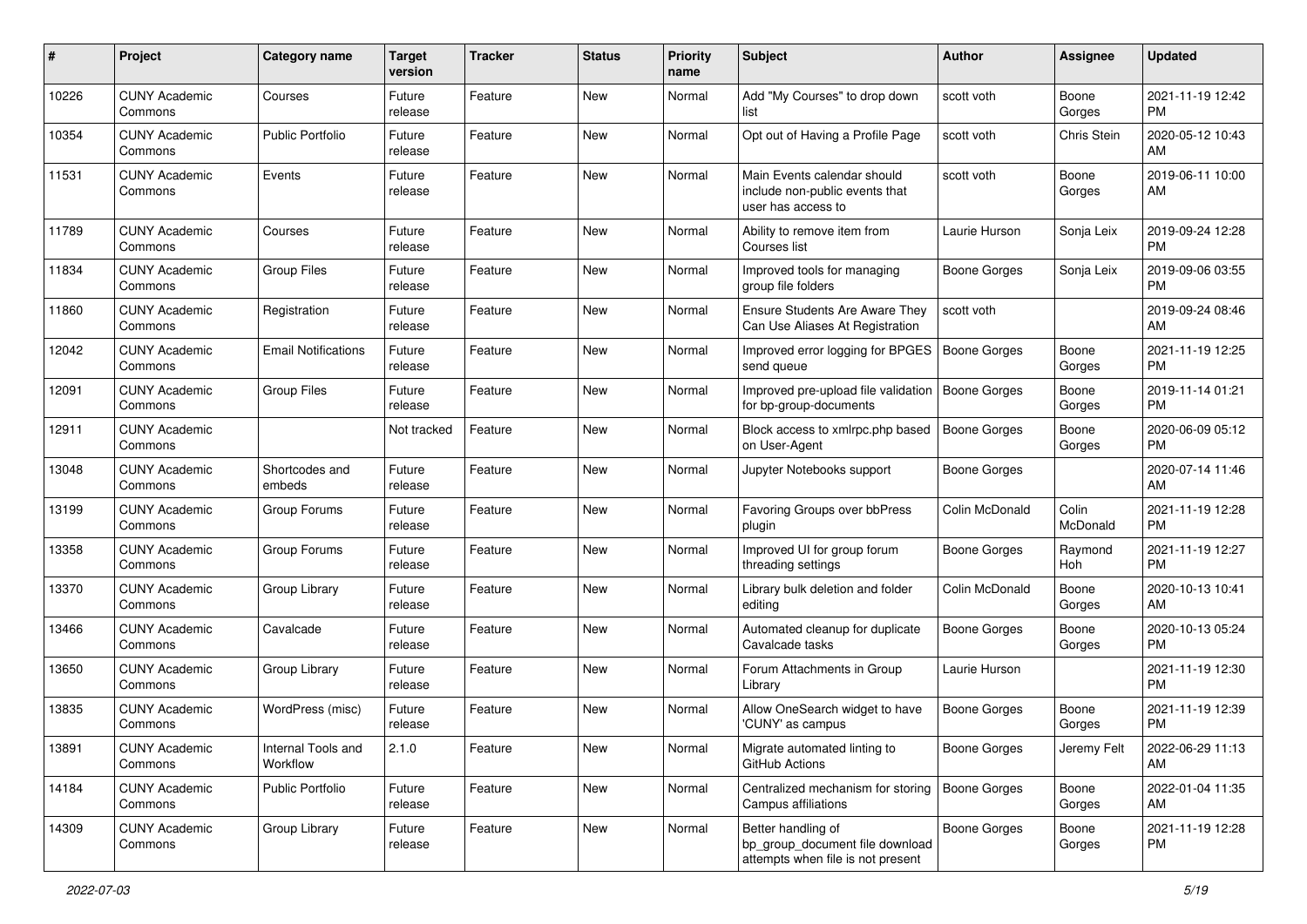| #     | Project                         | <b>Category name</b>           | <b>Target</b><br>version | <b>Tracker</b> | <b>Status</b> | Priority<br>name | <b>Subject</b>                                                                            | <b>Author</b>           | <b>Assignee</b> | <b>Updated</b>                |
|-------|---------------------------------|--------------------------------|--------------------------|----------------|---------------|------------------|-------------------------------------------------------------------------------------------|-------------------------|-----------------|-------------------------------|
| 14394 | <b>CUNY Academic</b><br>Commons |                                | Not tracked              | Feature        | <b>New</b>    | Normal           | Commons News Site - redesign                                                              | scott voth              | scott voth      | 2021-09-14 10:46<br>AM.       |
| 14787 | <b>CUNY Academic</b><br>Commons | Plugin Packages                | Future<br>release        | Feature        | New           | Normal           | Creating a "Design" plugin<br>package                                                     | Laurie Hurson           | scott voth      | 2022-04-27 04:56<br><b>PM</b> |
| 15194 | <b>CUNY Academic</b><br>Commons | Internal Tools and<br>Workflow | 2.1.0                    | Feature        | New           | Normal           | PHPCS sniff for un-restored<br>switch_to_blog() calls                                     | Boone Gorges            | Jeremy Felt     | 2022-05-26 10:45<br>AM.       |
| 15883 | <b>CUNY Academic</b><br>Commons |                                | 2.1.0                    | Feature        | New           | Normal           | Release BPGES update                                                                      | <b>Boone Gorges</b>     | Boone<br>Gorges | 2022-05-26 10:39<br>AM        |
| 16314 | <b>CUNY Academic</b><br>Commons | <b>WordPress Plugins</b>       |                          | Feature        | New           | Normal           | Install Multicollab plug-in?                                                              | Raffi<br>Khatchadourian |                 | 2022-06-29 03:44<br><b>PM</b> |
| 3691  | <b>CUNY Academic</b><br>Commons | <b>WordPress Plugins</b>       | Future<br>release        | Bug            | New           | Normal           | <b>WPMU Domain Mapping</b><br>Debugging on cdev                                           | Raymond Hoh             | Matt Gold       | 2014-12-12 09:04<br>AM        |
| 4535  | <b>CUNY Academic</b><br>Commons | My Commons                     | Future<br>release        | Bug            | New           | Low              | My Commons filter issue                                                                   | scott voth              | Raymond<br>Hoh  | 2015-09-01 11:17<br>AM        |
| 4972  | <b>CUNY Academic</b><br>Commons | Analytics                      | Not tracked              | Bug            | <b>New</b>    | Normal           | <b>Newsletter Analytics</b>                                                               | Stephen Real            | Matt Gold       | 2015-12-09 12:54<br><b>PM</b> |
| 5282  | <b>CUNY Academic</b><br>Commons | Social Paper                   | Future<br>release        | <b>Bug</b>     | New           | Normal           | Replying via email directs to paper<br>but not individual comment.                        | Marilyn Weber           | Raymond<br>Hoh  | 2016-03-02 01:48<br><b>PM</b> |
| 5488  | <b>CUNY Academic</b><br>Commons | Social Paper                   | Future<br>release        | Bug            | New           | Normal           | Add a "last edited by" field to<br>Social Paper group directories                         | Boone Gorges            |                 | 2016-04-21 10:05<br><b>PM</b> |
| 6749  | <b>CUNY Academic</b><br>Commons | Events                         | Future<br>release        | Bug            | New           | Low              | BPEO iCal request can trigger<br>very large number of DB queries                          | Boone Gorges            | Raymond<br>Hoh  | 2016-11-15 10:09<br><b>PM</b> |
| 6755  | <b>CUNY Academic</b><br>Commons | WordPress (misc)               | Future<br>release        | Bug            | New           | Normal           | Cannot Deactivate Plugin                                                                  | Laura Kane              |                 | 2016-11-16 01:12<br><b>PM</b> |
| 7022  | <b>CUNY Academic</b><br>Commons | Announcements                  | Future<br>release        | Bug            | New           | Normal           | Sitewide announcements should<br>be displayed on, and dismissable<br>from, mapped domains | Boone Gorges            | Boone<br>Gorges | 2018-03-22 10:18<br>AM        |
| 7663  | <b>CUNY Academic</b><br>Commons | Social Paper                   | Future<br>release        | Bug            | New           | Normal           | Social Paper notifications not<br>formatted correctly on secondary<br>sites               | Boone Gorges            | Boone<br>Gorges | 2018-04-16 03:52<br>PM.       |
| 7928  | <b>CUNY Academic</b><br>Commons | Group Forums                   | Not tracked              | Bug            | New           | Normal           | Duplicate Forum post                                                                      | Luke Waltzer            | Raymond<br>Hoh  | 2017-04-11 09:27<br><b>PM</b> |
| 7981  | <b>CUNY Academic</b><br>Commons | Social Paper                   | Future<br>release        | <b>Bug</b>     | New           | Normal           | Social Paper comments should<br>not go to spam                                            | <b>Luke Waltzer</b>     | Boone<br>Gorges | 2018-04-16 03:52<br><b>PM</b> |
| 8440  | <b>CUNY Academic</b><br>Commons | Onboarding                     | Not tracked              | Bug            | New           | Normal           | Create Test Email Accounts for<br><b>Onboarding Project</b>                               | Stephen Real            | Stephen Real    | 2017-08-01 09:49<br>PM.       |
| 9346  | <b>CUNY Academic</b><br>Commons | WordPress (misc)               | Not tracked              | Bug            | New           | Normal           | Clone cetls.bmcc.cuny.edu for<br>development                                              | Owen Roberts            | Raymond<br>Hoh  | 2018-03-06 05:35<br><b>PM</b> |
| 9926  | <b>CUNY Academic</b><br>Commons | <b>WordPress Plugins</b>       | Future<br>release        | <b>Bug</b>     | New           | Normal           | twitter-mentions-as-comments<br>cron jobs can run long                                    | Boone Gorges            | Boone<br>Gorges | 2018-10-24 12:34<br><b>PM</b> |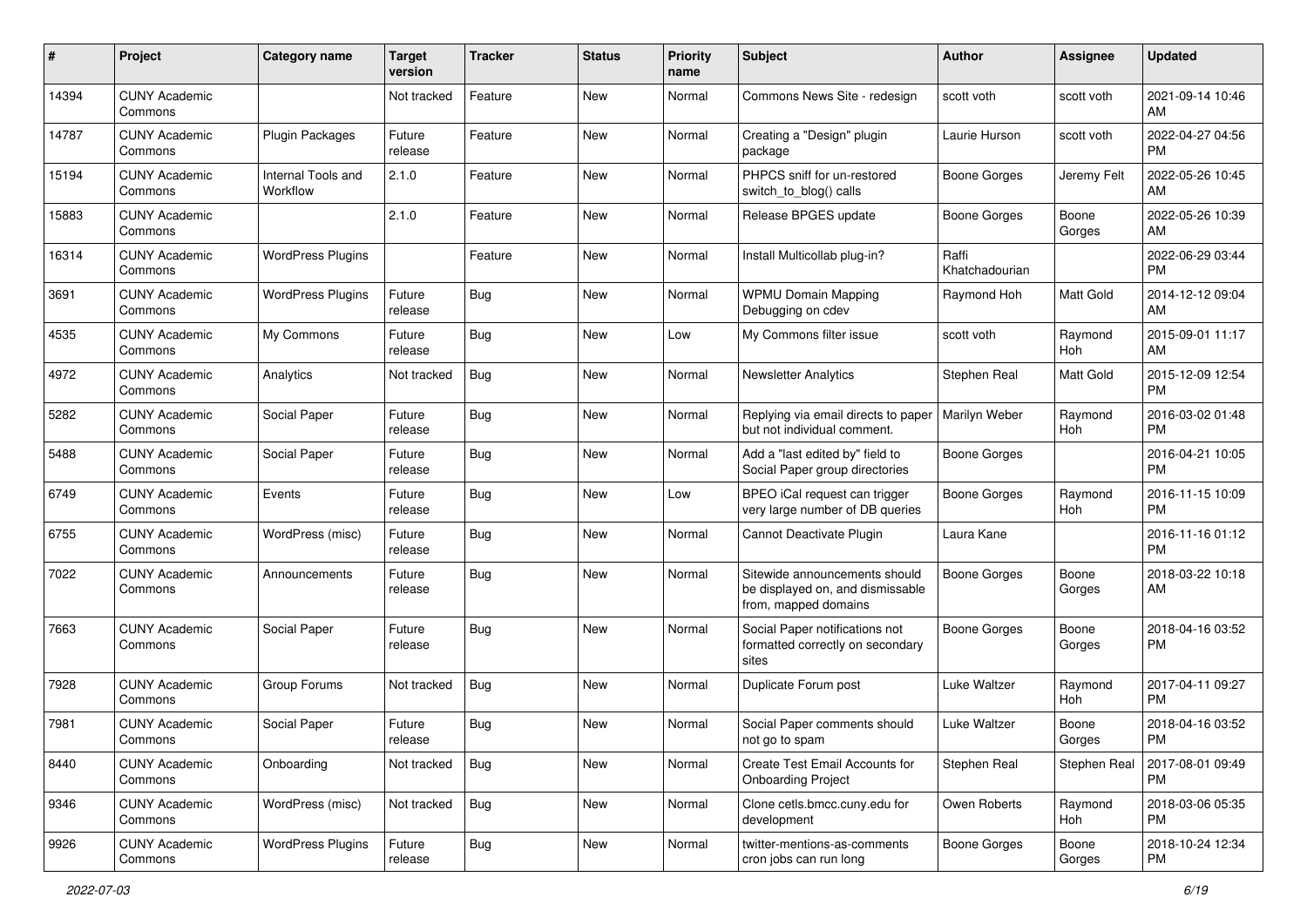| #     | Project                         | Category name            | <b>Target</b><br>version | <b>Tracker</b> | <b>Status</b> | <b>Priority</b><br>name | <b>Subject</b>                                                                                               | <b>Author</b>           | <b>Assignee</b> | <b>Updated</b>                |
|-------|---------------------------------|--------------------------|--------------------------|----------------|---------------|-------------------------|--------------------------------------------------------------------------------------------------------------|-------------------------|-----------------|-------------------------------|
| 10794 | <b>CUNY Academic</b><br>Commons | Performance              | Not tracked              | Bug            | <b>New</b>    | Normal                  | Memcached connection<br>occasionally breaks                                                                  | Boone Gorges            | Boone<br>Gorges | 2018-12-06 03:30<br><b>PM</b> |
| 11024 | <b>CUNY Academic</b><br>Commons | WordPress (misc)         | Future<br>release        | <b>Bug</b>     | <b>New</b>    | Normal                  | Subsites should not show "you<br>should update your .htaccess<br>now" notice after permalink setting<br>save | Boone Gorges            |                 | 2019-01-28 01:35<br><b>PM</b> |
| 11243 | <b>CUNY Academic</b><br>Commons | BuddyPress (misc)        | Future<br>release        | Bug            | New           | Normal                  | Audit bp-custom.php                                                                                          | Raymond Hoh             | Raymond<br>Hoh  | 2022-04-26 11:59<br>AM        |
| 11392 | <b>CUNY Academic</b><br>Commons |                          | Future<br>release        | <b>Bug</b>     | <b>New</b>    | Normal                  | Migrate users away from<br><b>StatPress</b>                                                                  | Boone Gorges            |                 | 2019-04-23 03:53<br><b>PM</b> |
| 11879 | <b>CUNY Academic</b><br>Commons |                          | Not tracked              | Bug            | <b>New</b>    | Normal                  | Hypothesis comments appearing<br>on multiple, different pdfs across<br>blogs                                 | Laurie Hurson           | Laurie Hurson   | 2019-09-19 02:39<br><b>PM</b> |
| 12438 | <b>CUNY Academic</b><br>Commons | Courses                  | Not tracked              | <b>Bug</b>     | <b>New</b>    | Normal                  | Site appearing twice                                                                                         | Laurie Hurson           | Boone<br>Gorges | 2020-02-18 01:34<br><b>PM</b> |
| 12573 | <b>CUNY Academic</b><br>Commons | <b>WordPress Plugins</b> | Future<br>release        | <b>Bug</b>     | <b>New</b>    | Normal                  | <b>CommentPress Core Issues</b>                                                                              | scott voth              |                 | 2020-03-24 04:32<br><b>PM</b> |
| 13331 | <b>CUNY Academic</b><br>Commons | Site cloning             | Future<br>release        | <b>Bug</b>     | New           | Normal                  | Combine Site Template and Clone<br>operations                                                                | <b>Boone Gorges</b>     | Jeremy Felt     | 2021-11-19 12:39<br><b>PM</b> |
| 13430 | <b>CUNY Academic</b><br>Commons | Reply By Email           | Not tracked              | <b>Bug</b>     | <b>New</b>    | Normal                  | Delay in RBE                                                                                                 | Luke Waltzer            | Raymond<br>Hoh  | 2020-10-13 11:16<br>AM        |
| 13457 | <b>CUNY Academic</b><br>Commons | Group Forums             | 2.0.3                    | Bug            | <b>New</b>    | High                    | Forum post not sending<br>notifications                                                                      | Filipa Calado           | Raymond<br>Hoh  | 2022-06-29 11:32<br>AM        |
| 13949 | <b>CUNY Academic</b><br>Commons |                          | Not tracked              | <b>Bug</b>     | <b>New</b>    | Normal                  | Continued debugging of runaway<br>MySQL connections                                                          | <b>Matt Gold</b>        | Boone<br>Gorges | 2021-09-14 10:42<br>AM        |
| 14496 | <b>CUNY Academic</b><br>Commons | Domain Mapping           | Future<br>release        | <b>Bug</b>     | <b>New</b>    | Normal                  | Mapped domain SSO uses<br>third-party cookies                                                                | Raymond Hoh             | Raymond<br>Hoh  | 2021-05-24 04:03<br><b>PM</b> |
| 14792 | <b>CUNY Academic</b><br>Commons |                          |                          | <b>Bug</b>     | <b>New</b>    | Normal                  | Inconsistent email notifications<br>from gravity forms                                                       | Raffi<br>Khatchadourian |                 | 2021-10-04 01:50<br><b>PM</b> |
| 14908 | <b>CUNY Academic</b><br>Commons | Performance              |                          | Bug            | <b>New</b>    | Normal                  | Stale object cache on cdev                                                                                   | Raymond Hoh             | Boone<br>Gorges | 2021-12-07 09:45<br>AM        |
| 14936 | <b>CUNY Academic</b><br>Commons |                          |                          | <b>Bug</b>     | <b>New</b>    | Normal                  | Commons websites blocked by<br>SPS campus network                                                            | Laurie Hurson           |                 | 2021-11-03 03:57<br><b>PM</b> |
| 14940 | <b>CUNY Academic</b><br>Commons |                          |                          | Bug            | <b>New</b>    | Normal                  | Discrepancy between Commons<br>profile "sites" and actual # of sites                                         | Laurie Hurson           |                 | 2021-11-08 11:09<br>AM        |
| 14987 | <b>CUNY Academic</b><br>Commons | <b>WordPress Plugins</b> | Future<br>release        | Bug            | <b>New</b>    | Normal                  | Elementor update causes<br>database freeze-up                                                                | Boone Gorges            | Boone<br>Gorges | 2021-11-29 12:02<br><b>PM</b> |
| 15757 | <b>CUNY Academic</b><br>Commons |                          |                          | <b>Bug</b>     | <b>New</b>    | Normal                  | Members # do not match                                                                                       | Laurie Hurson           |                 | 2022-03-30 04:52<br><b>PM</b> |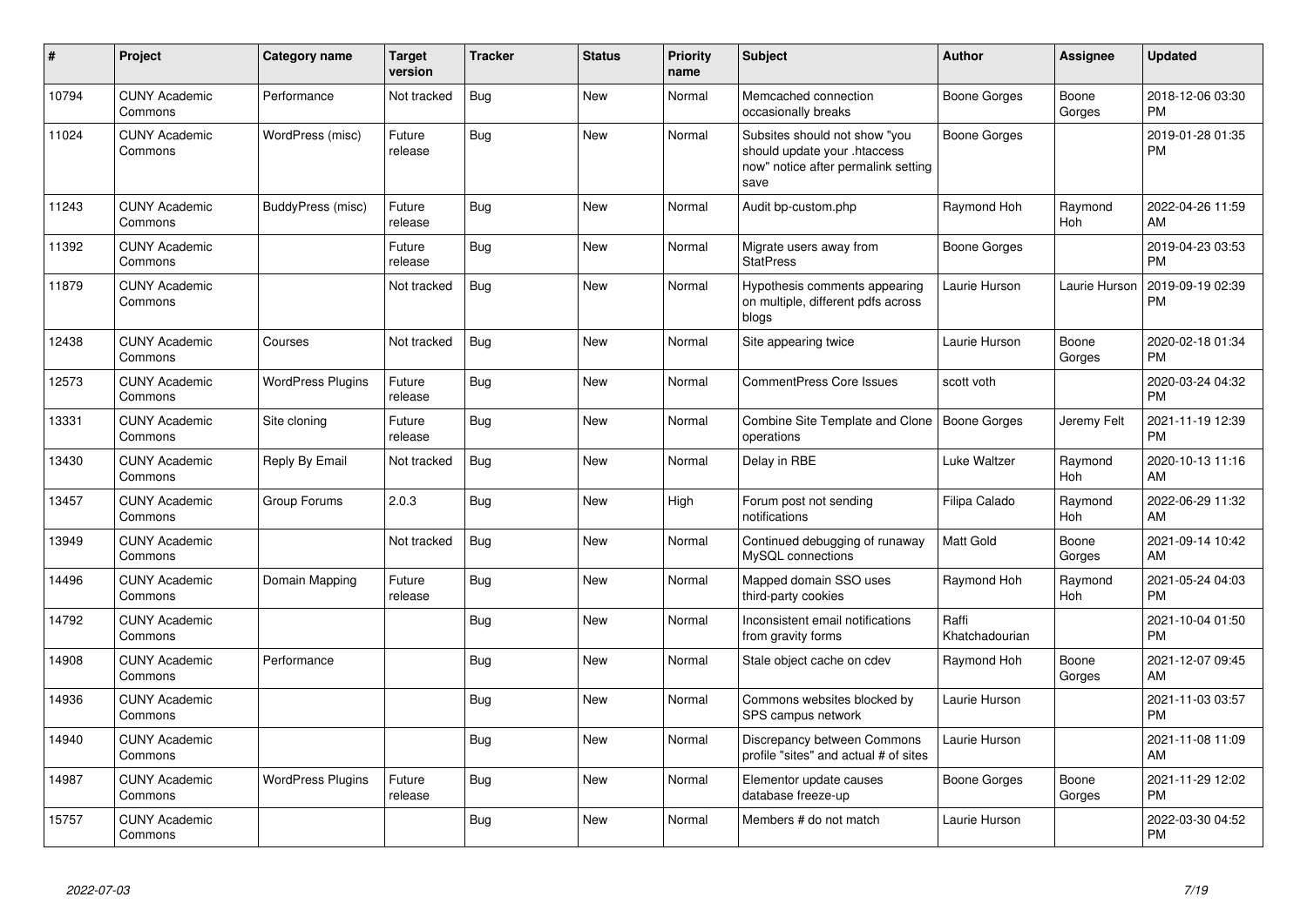| #     | Project                         | <b>Category name</b>     | <b>Target</b><br>version | <b>Tracker</b> | <b>Status</b> | Priority<br>name | <b>Subject</b>                                                                             | Author                  | <b>Assignee</b>     | <b>Updated</b>                |
|-------|---------------------------------|--------------------------|--------------------------|----------------|---------------|------------------|--------------------------------------------------------------------------------------------|-------------------------|---------------------|-------------------------------|
| 16177 | <b>CUNY Academic</b><br>Commons | Reply By Email           |                          | Bug            | <b>New</b>    | Normal           | Switch to Inbound mode for RBE                                                             | Raymond Hoh             | Raymond<br>Hoh      | 2022-05-30 04:32<br><b>PM</b> |
| 16199 | <b>CUNY Academic</b><br>Commons | <b>Directories</b>       | 2.0.3                    | <b>Bug</b>     | New           | Normal           | Removed "Semester" Filter from<br><b>Courses Directory</b>                                 | Laurie Hurson           | Boone<br>Gorges     | 2022-06-29 11:32<br>AM        |
| 16255 | <b>CUNY Academic</b><br>Commons | WordPress (misc)         |                          | <b>Bug</b>     | <b>New</b>    | Normal           | Need to define 'MULTISITE'<br>constant in wp-config.php                                    | Raymond Hoh             |                     | 2022-06-19 09:31<br>AM        |
| 16294 | <b>CUNY Academic</b><br>Commons |                          |                          | Bug            | New           | Urgent           | CAC is down                                                                                | Raffi<br>Khatchadourian |                     | 2022-06-27 02:00<br><b>PM</b> |
| 16307 | <b>CUNY Academic</b><br>Commons |                          |                          | <b>Bug</b>     | <b>New</b>    | Normal           | Add brief messaging to<br>accept/decline group membership<br>requests                      | <b>Matt Gold</b>        | Boone<br>Gorges     | 2022-06-27 06:13<br><b>PM</b> |
| 16318 | <b>CUNY Academic</b><br>Commons |                          |                          | Bug            | New           | Normal           | Unable to Access block editor or<br>embed YouTube videos in new<br>pages, in one site only | <b>Syelle Graves</b>    |                     | 2022-07-01 06:53<br><b>PM</b> |
| 16319 | <b>CUNY Academic</b><br>Commons | <b>WordPress Plugins</b> | 2.0.3                    | Bug            | <b>New</b>    | Normal           | Request for Events Calendar Pro<br>5.14.2 update                                           | Raymond Hoh             | Raymond<br>Hoh      | 2022-07-01 04:16<br><b>PM</b> |
| 8078  | <b>CUNY Academic</b><br>Commons | <b>WordPress Plugins</b> | Future<br>release        | System Upgrade | Assigned      | Normal           | <b>CommentPress Updates</b>                                                                | Margaret Galvan         | Christian<br>Wach   | 2017-05-08 03:49<br><b>PM</b> |
| 860   | <b>CUNY Academic</b><br>Commons | Design                   | Future<br>release        | Design/UX      | Assigned      | Normal           | <b>Standardize Button Treatment</b><br>Across the Commons                                  | Chris Stein             | Chris Stein         | 2014-05-01 09:45<br>AM        |
| 3577  | <b>CUNY Academic</b><br>Commons | My Commons               | Future<br>release        | Design/UX      | Assigned      | Normal           | Replies to items in My Commons                                                             | <b>Matt Gold</b>        | Raymond<br>Hoh      | 2015-04-09 05:19<br><b>PM</b> |
| 4027  | <b>CUNY Academic</b><br>Commons | Commons In A Box         | Not tracked              | Design/UX      | Assigned      | Normal           | Usability review of CBOX update<br>procedures                                              | <b>Matt Gold</b>        | Samantha<br>Raddatz | 2015-05-11 06:36<br><b>PM</b> |
| 4221  | <b>CUNY Academic</b><br>Commons | Group Forums             | Future<br>release        | Design/UX      | Assigned      | Normal           | Add 'Number of Posts' display<br>option to Forum page                                      | Samantha Raddatz        | Samantha<br>Raddatz | 2015-06-26 02:21<br><b>PM</b> |
| 4235  | <b>CUNY Academic</b><br>Commons |                          | Not tracked              | Design/UX      | Assigned      | Normal           | Explore user experience around<br>comments on forum topics vs docs                         | <b>Matt Gold</b>        | Samantha<br>Raddatz | 2015-07-21 10:23<br>AM        |
| 4404  | <b>CUNY Academic</b><br>Commons | Public Portfolio         | Future<br>release        | Design/UX      | Assigned      | Normal           | Change color of permissions info<br>on portfolio editing interface                         | <b>Matt Gold</b>        | Samantha<br>Raddatz | 2015-08-11 05:28<br><b>PM</b> |
| 4903  | <b>CUNY Academic</b><br>Commons | Events                   | Future<br>release        | Design/UX      | Assigned      | Normal           | Improving visual appearance of<br>event calendars                                          | Matt Gold               | Boone<br>Gorges     | 2016-10-13 11:51<br>AM        |
| 6298  | <b>CUNY Academic</b><br>Commons | <b>User Experience</b>   | Not tracked              | Design/UX      | Assigned      | Normal           | Examine data from survey                                                                   | Matt Gold               | Margaret<br>Galvan  | 2016-10-14 12:16<br>PM        |
| 6392  | <b>CUNY Academic</b><br>Commons | Group Forums             | Future<br>release        | Design/UX      | Assigned      | Low              | Composition/Preview Panes in<br>Forum Posts                                                | Luke Waltzer            | Paige Dupont        | 2016-10-21 04:26<br><b>PM</b> |
| 2612  | <b>CUNY Academic</b><br>Commons |                          | Not tracked              | Publicity      | Assigned      | Normal           | Pinterest site for the Commons                                                             | local admin             | Sarah<br>Morgano    | 2016-03-04 11:19<br>AM        |
| 3510  | <b>CUNY Academic</b><br>Commons | Publicity                | 1.7                      | Publicity      | Assigned      | Normal           | Post on the News Blog re: 'My<br>Commons'                                                  | Micki Kaufman           | Sarah<br>Morgano    | 2014-10-15 11:18<br>AM        |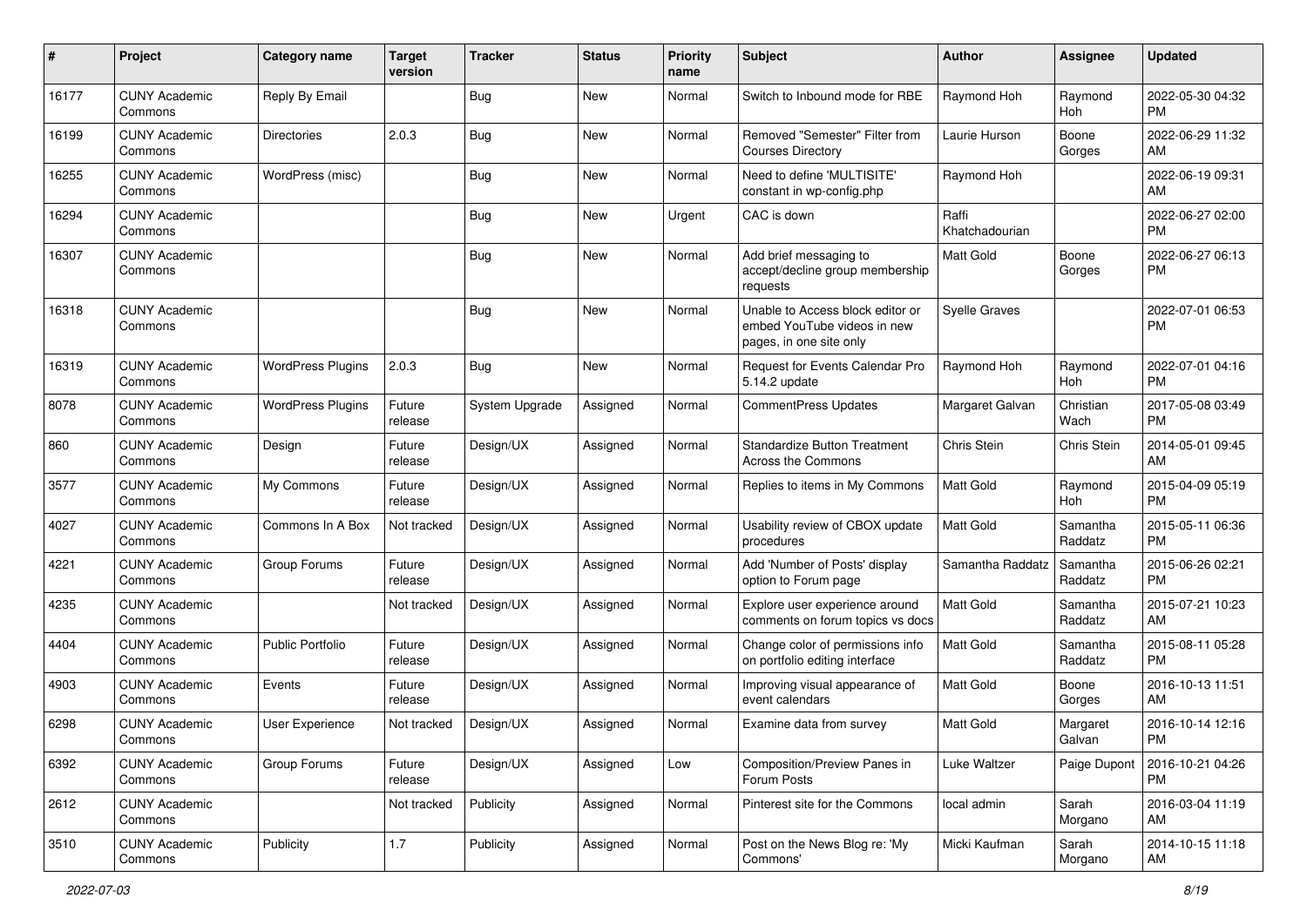| #     | Project                         | Category name              | <b>Target</b><br>version | <b>Tracker</b> | <b>Status</b> | <b>Priority</b><br>name | <b>Subject</b>                                                                            | Author           | <b>Assignee</b>     | <b>Updated</b>                |
|-------|---------------------------------|----------------------------|--------------------------|----------------|---------------|-------------------------|-------------------------------------------------------------------------------------------|------------------|---------------------|-------------------------------|
| 3511  | <b>CUNY Academic</b><br>Commons | Publicity                  | 1.7                      | Publicity      | Assigned      | Normal                  | Social media for 1.7                                                                      | Micki Kaufman    | Sarah<br>Morgano    | 2014-10-14 03:32<br><b>PM</b> |
| 9015  | <b>CUNY Academic</b><br>Commons | Groups (misc)              | Not tracked              | Outreach       | Assigned      | Normal                  | Email group admins the email<br>addresses of their groups                                 | <b>Matt Gold</b> | Matt Gold           | 2018-01-02 09:54<br>AM        |
| 2666  | <b>CUNY Academic</b><br>Commons | About page                 | Not tracked              | Documentation  | Assigned      | Normal                  | <b>Update About Text</b>                                                                  | Chris Stein      | Luke Waltzer        | 2016-03-04 11:19<br>AM        |
| 3524  | <b>CUNY Academic</b><br>Commons | Documentation              | Not tracked              | Documentation  | Assigned      | Normal                  | Post describing all you can do<br>when starting up a new blog/group                       | Matt Gold        | scott voth          | 2014-10-04 12:56<br><b>PM</b> |
| 8666  | <b>CUNY Academic</b><br>Commons | Teaching                   | Not tracked              | Documentation  | Assigned      | Normal                  | Create Teaching on the Commons<br>Resource Page                                           | <b>Matt Gold</b> | Laurie Hurson       | 2019-09-23 03:16<br><b>PM</b> |
| 636   | <b>CUNY Academic</b><br>Commons | WordPress (misc)           | Not tracked              | Support        | Assigned      | Normal                  | Create Lynda.com-like Table of<br>Contents for Prospective Tutorial<br><b>Screencasts</b> | <b>Matt Gold</b> | scott voth          | 2016-02-23 03:12<br><b>PM</b> |
| 2175  | <b>CUNY Academic</b><br>Commons | WordPress (misc)           | Not tracked              | Support        | Assigned      | Normal                  | Subscibe 2 vs. Jetpack<br>subscription options                                            | local admin      | Matt Gold           | 2016-01-26 04:58<br><b>PM</b> |
| 3492  | <b>CUNY Academic</b><br>Commons | <b>WordPress Themes</b>    | Future<br>release        | Support        | Assigned      | Normal                  | Add CBOX theme to the<br>Commons                                                          | scott voth       | Raymond<br>Hoh      | 2014-10-08 05:55<br><b>PM</b> |
| 4070  | <b>CUNY Academic</b><br>Commons | Analytics                  | Not tracked              | Support        | Assigned      | Normal                  | Request for JITP site analytics                                                           | <b>Matt Gold</b> | Seth Persons        | 2016-02-23 03:09<br><b>PM</b> |
| 4986  | <b>CUNY Academic</b><br>Commons | ZenDesk                    | Not tracked              | Support        | Assigned      | Normal                  | Prepare documentation for<br>Zendesk re web widget                                        | Matt Gold        | Samantha<br>Raddatz | 2016-02-25 03:09<br><b>PM</b> |
| 9941  | <b>CUNY Academic</b><br>Commons | Wiki                       | Not tracked              | Support        | Assigned      | Normal                  | Wiki functionality                                                                        | Matt Gold        | Boone<br>Gorges     | 2018-06-26 10:57<br>AM        |
| 11519 | <b>CUNY Academic</b><br>Commons |                            | Not tracked              | Support        | Assigned      | Normal                  | comment option not appearing                                                              | Marilyn Weber    |                     | 2019-09-24 10:28<br>AM        |
| 13946 | <b>CUNY Academic</b><br>Commons | <b>WordPress Plugins</b>   | 2.1.0                    | Support        | Assigned      | Normal                  | Custom Embed handler For<br>OneDrive files                                                | scott voth       | Raymond<br>Hoh      | 2022-05-26 10:46<br>AM        |
| 58    | <b>CUNY Academic</b><br>Commons | <b>BuddyPress (misc)</b>   | Future<br>release        | Feature        | Assigned      | Low                     | Make member search sortable by<br>last name                                               | Roberta Brody    | Boone<br>Gorges     | 2010-08-26 02:38<br><b>PM</b> |
| 287   | <b>CUNY Academic</b><br>Commons | WordPress (misc)           | Future<br>release        | Feature        | Assigned      | Normal                  | Create troubleshooting tool for<br>account sign-up                                        | Matt Gold        | Boone<br>Gorges     | 2015-11-09 06:17<br><b>PM</b> |
| 310   | <b>CUNY Academic</b><br>Commons | BuddyPress (misc)          | Future<br>release        | Feature        | Assigned      | Low                     | Friend Request Email                                                                      | <b>Matt Gold</b> | Samantha<br>Raddatz | 2015-11-09 05:08<br><b>PM</b> |
| 333   | <b>CUNY Academic</b><br>Commons | <b>Email Notifications</b> | Future<br>release        | Feature        | Assigned      | Low                     | Delay Forum Notification Email<br>Delivery Until After Editing Period<br>Ends             | Matt Gold        | Raymond<br>Hoh      | 2015-11-09 06:01<br><b>PM</b> |
| 365   | <b>CUNY Academic</b><br>Commons | WordPress (misc)           | Future<br>release        | Feature        | Assigned      | Normal                  | <b>Create Mouseover Tooltips</b><br>throughout Site                                       | Matt Gold        | Chris Stein         | 2015-11-09 06:18<br><b>PM</b> |
| 370   | <b>CUNY Academic</b><br>Commons | Registration               | Future<br>release        | Feature        | Assigned      | High                    | <b>Guest Accounts</b>                                                                     | Matt Gold        | Matt Gold           | 2015-04-09 09:33<br><b>PM</b> |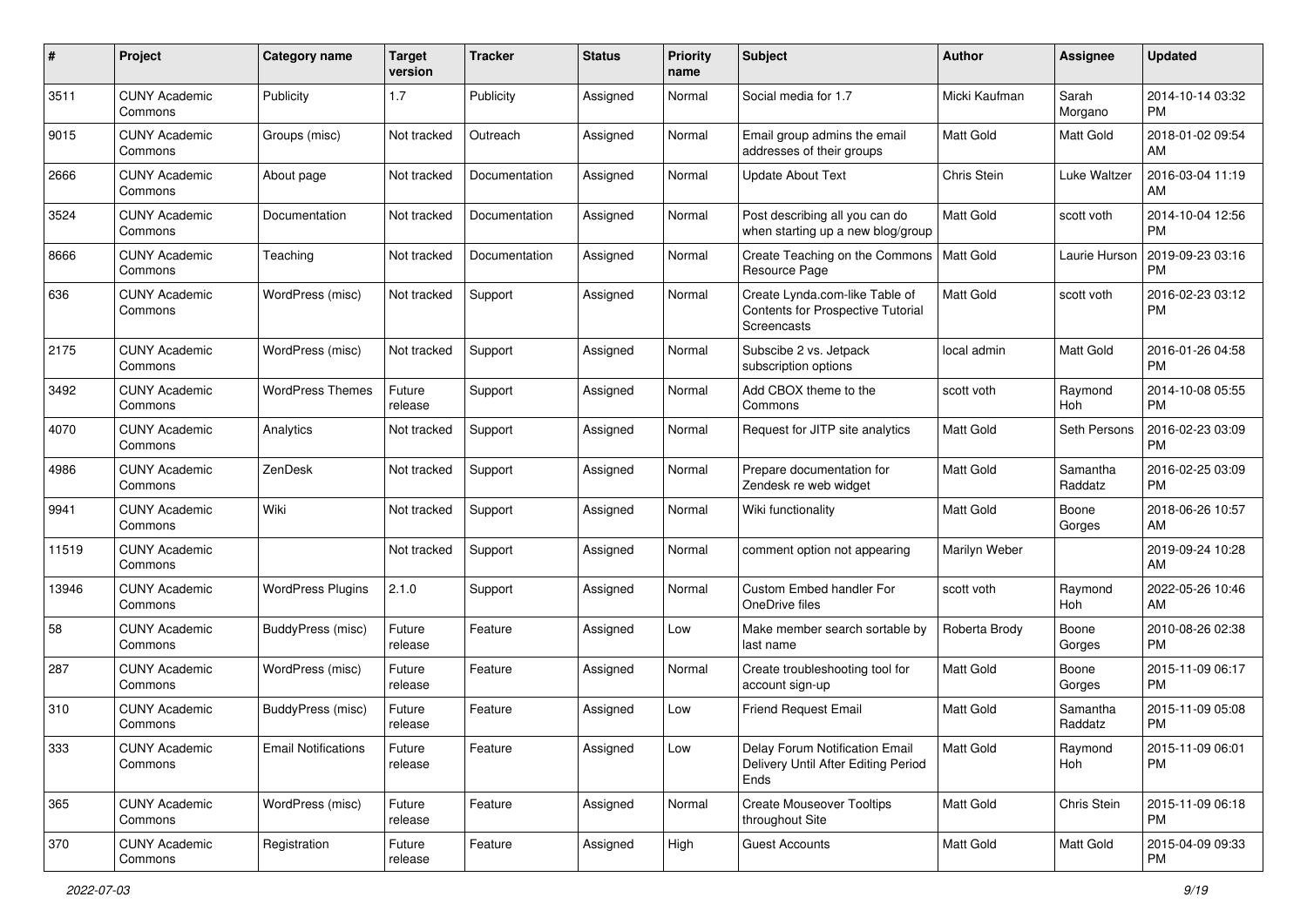| #    | Project                         | <b>Category name</b>     | <b>Target</b><br>version | Tracker | <b>Status</b> | <b>Priority</b><br>name | <b>Subject</b>                                                               | Author            | <b>Assignee</b>     | <b>Updated</b>                |
|------|---------------------------------|--------------------------|--------------------------|---------|---------------|-------------------------|------------------------------------------------------------------------------|-------------------|---------------------|-------------------------------|
| 377  | <b>CUNY Academic</b><br>Commons | BuddyPress (misc)        | Future<br>release        | Feature | Assigned      | Normal                  | Like buttons                                                                 | Matt Gold         | Boone<br>Gorges     | 2010-11-16 05:13<br>PM.       |
| 412  | <b>CUNY Academic</b><br>Commons | <b>WordPress Themes</b>  | Future<br>release        | Feature | Assigned      | Normal                  | <b>Featured Themes</b>                                                       | Matt Gold         | Dominic<br>Giglio   | 2015-01-05 08:44<br><b>PM</b> |
| 435  | <b>CUNY Academic</b><br>Commons | <b>BuddyPress (misc)</b> | Future<br>release        | Feature | Assigned      | Normal                  | Include Avatar Images in Forum<br><b>Post Notification Emails</b>            | Matt Gold         | Boone<br>Gorges     | 2010-12-08 12:40<br><b>PM</b> |
| 481  | <b>CUNY Academic</b><br>Commons | Groups (misc)            | Future<br>release        | Feature | Assigned      | Normal                  | ability to archive inactive groups<br>and blogs                              | Michael Mandiberg | Samantha<br>Raddatz | 2015-11-09 05:56<br><b>PM</b> |
| 497  | <b>CUNY Academic</b><br>Commons | <b>WordPress Plugins</b> | Future<br>release        | Feature | Assigned      | Normal                  | Drag and Drop Ordering on<br>Gallery Post Plugin                             | <b>Matt Gold</b>  | <b>Ron Rennick</b>  | 2015-11-09 06:18<br><b>PM</b> |
| 500  | <b>CUNY Academic</b><br>Commons | BuddyPress (misc)        | Future<br>release        | Feature | Assigned      | Normal                  | Export Group Data                                                            | <b>Matt Gold</b>  | Boone<br>Gorges     | 2010-12-19 12:09<br><b>PM</b> |
| 519  | <b>CUNY Academic</b><br>Commons | <b>BuddyPress Docs</b>   | Future<br>release        | Feature | Assigned      | Low                     | TOC for individual docs - for new<br>BP "wiki-like" plugin                   | scott voth        | Boone<br>Gorges     | 2015-11-09 05:54<br><b>PM</b> |
| 554  | <b>CUNY Academic</b><br>Commons | BuddyPress (misc)        | Future<br>release        | Feature | Assigned      | Normal                  | Add Trackback notifications to<br>site-wide activity feed                    | Matt Gold         | Boone<br>Gorges     | 2015-11-09 06:19<br><b>PM</b> |
| 585  | <b>CUNY Academic</b><br>Commons | Group Forums             | Future<br>release        | Feature | Assigned      | Normal                  | Merge Forum Topics                                                           | Sarah Morgano     | Boone<br>Gorges     | 2011-07-06 04:11<br><b>PM</b> |
| 599  | <b>CUNY Academic</b><br>Commons | <b>BuddyPress (misc)</b> | Future<br>release        | Feature | Assigned      | Normal                  | Consider adding rating plugins for<br><b>BuddyPress/BBPress</b>              | Matt Gold         | Boone<br>Gorges     | 2011-08-22 06:50<br><b>PM</b> |
| 618  | <b>CUNY Academic</b><br>Commons | <b>BuddyPress Docs</b>   | Future<br>release        | Feature | Assigned      | Normal                  | <b>BuddyPress Docs: export formats</b>                                       | Boone Gorges      | Boone<br>Gorges     | 2015-11-09 05:38<br><b>PM</b> |
| 635  | <b>CUNY Academic</b><br>Commons | BuddyPress (misc)        | Future<br>release        | Feature | Assigned      | Normal                  | Big Blue Button -<br>Videoconferencing in Groups and<br><b>Blogs</b>         | <b>Matt Gold</b>  | Boone<br>Gorges     | 2011-03-14 03:24<br><b>PM</b> |
| 653  | <b>CUNY Academic</b><br>Commons | Group Blogs              | Future<br>release        | Feature | Assigned      | Normal                  | Redesign Integration of Groups<br>and Blogs                                  | Matt Gold         | Samantha<br>Raddatz | 2015-11-09 05:40<br><b>PM</b> |
| 658  | <b>CUNY Academic</b><br>Commons | <b>WordPress Plugins</b> | Future<br>release        | Feature | Assigned      | Normal                  | Rebulid Sitewide Tag Suggestion                                              | Matt Gold         | Boone<br>Gorges     | 2015-01-05 08:47<br><b>PM</b> |
| 940  | <b>CUNY Academic</b><br>Commons | Redmine                  | Future<br>release        | Feature | Assigned      | Low                     | Communication with users after<br>releases                                   | Matt Gold         | Dominic<br>Giglio   | 2012-09-09 04:36<br><b>PM</b> |
| 1105 | <b>CUNY Academic</b><br>Commons | WordPress (misc)         | Future<br>release        | Feature | Assigned      | Normal                  | Rephrase Blog Privacy Options                                                | <b>Matt Gold</b>  | Samantha<br>Raddatz | 2015-11-09 06:19<br><b>PM</b> |
| 1165 | <b>CUNY Academic</b><br>Commons | <b>Email Invitations</b> | Future<br>release        | Feature | Assigned      | Low                     | Allow saved lists of invitees under<br>Send Invites                          | Boone Gorges      | Boone<br>Gorges     | 2015-11-09 06:03<br><b>PM</b> |
| 1192 | <b>CUNY Academic</b><br>Commons | Group Files              | Future<br>release        | Feature | Assigned      | Low                     | When posting group files, allow<br>users to add a category without<br>saving | Matt Gold         | Raymond<br>Hoh      | 2015-11-09 05:53<br>PM        |
| 1417 | <b>CUNY Academic</b><br>Commons | <b>BuddyPress Docs</b>   | Future<br>release        | Feature | Assigned      | Low                     | Bulk actions for BuddyPress Docs                                             | Boone Gorges      | Boone<br>Gorges     | 2016-10-17 10:41<br>PM        |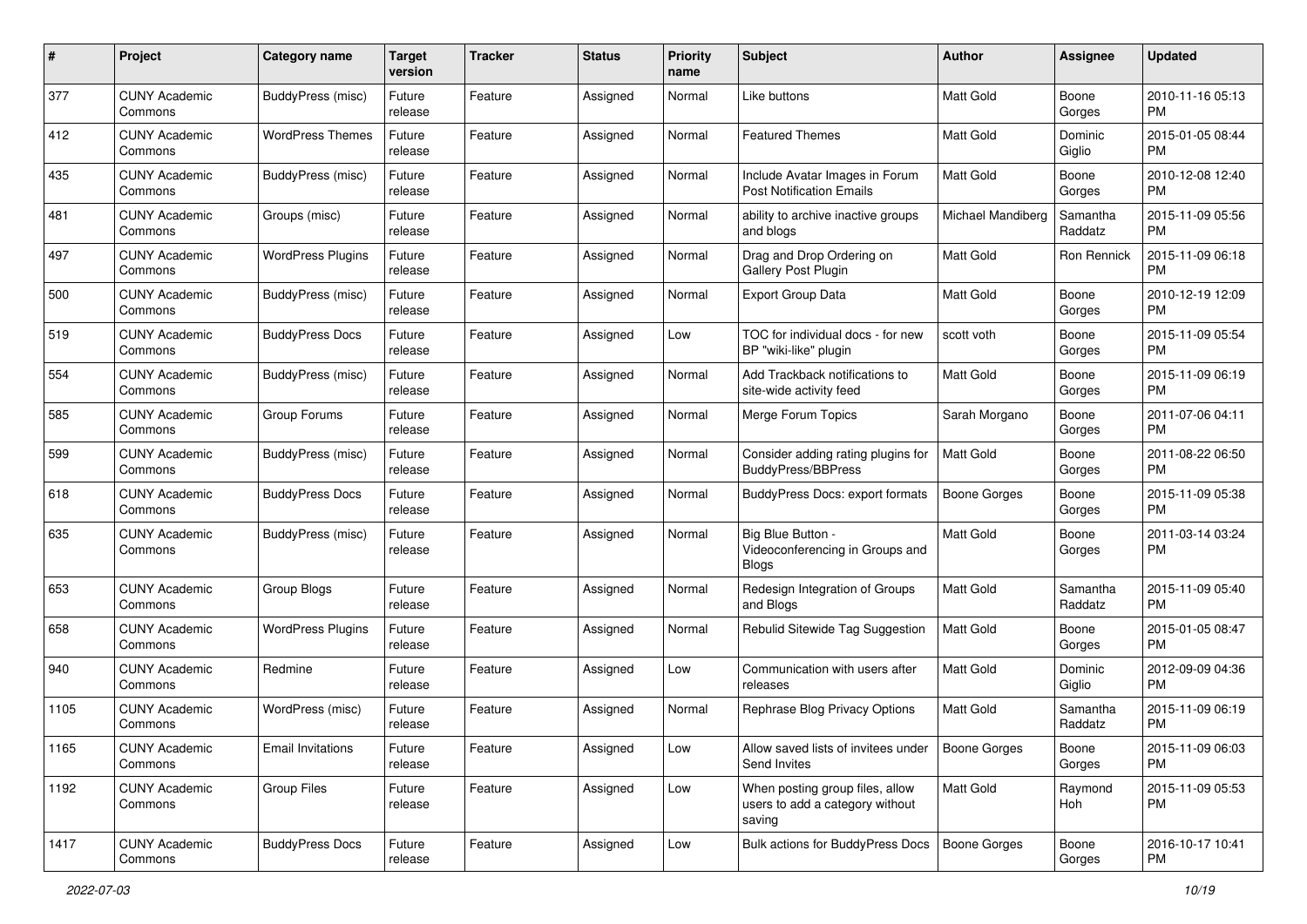| #    | Project                         | <b>Category name</b>     | Target<br>version | <b>Tracker</b> | <b>Status</b> | Priority<br>name | <b>Subject</b>                                                    | <b>Author</b>      | <b>Assignee</b>   | <b>Updated</b>                |
|------|---------------------------------|--------------------------|-------------------|----------------|---------------|------------------|-------------------------------------------------------------------|--------------------|-------------------|-------------------------------|
| 1422 | <b>CUNY Academic</b><br>Commons | <b>BuddyPress Docs</b>   | Future<br>release | Feature        | Assigned      | Normal           | Make "created Doc" activity icons<br>non-mini                     | Boone Gorges       | Boone<br>Gorges   | 2015-11-09 05:48<br><b>PM</b> |
| 1423 | <b>CUNY Academic</b><br>Commons | BuddyPress (misc)        | Future<br>release | Feature        | Assigned      | Low              | Show an avatar for pingback<br>comment activity items             | Boone Gorges       | Tahir Butt        | 2016-10-24 12:03<br><b>PM</b> |
| 1460 | <b>CUNY Academic</b><br>Commons | Analytics                | Future<br>release | Feature        | Assigned      | Normal           | Update System Report                                              | <b>Brian Foote</b> | Boone<br>Gorges   | 2015-11-09 06:13<br><b>PM</b> |
| 1508 | <b>CUNY Academic</b><br>Commons | WordPress (misc)         | Future<br>release | Feature        | Assigned      | Normal           | Share login cookies across<br>mapped domains                      | Boone Gorges       | Boone<br>Gorges   | 2012-07-02 12:12<br><b>PM</b> |
| 1562 | <b>CUNY Academic</b><br>Commons | <b>WordPress Plugins</b> | Future<br>release | Feature        | Assigned      | Low              | Play with NYT Collaborative<br><b>Authoring Tool</b>              | Matt Gold          | Boone<br>Gorges   | 2015-01-05 08:47<br><b>PM</b> |
| 1744 | <b>CUNY Academic</b><br>Commons | <b>BuddyPress Docs</b>   | Future<br>release | Feature        | Assigned      | Normal           | Spreadsheet-style Docs                                            | Boone Gorges       | Boone<br>Gorges   | 2015-11-09 06:13<br><b>PM</b> |
| 1888 | <b>CUNY Academic</b><br>Commons | Home Page                | Future<br>release | Feature        | Assigned      | Normal           | Refactor BP MPO Activity Filter to<br>support proper pagination   | Sarah Morgano      | Boone<br>Gorges   | 2014-05-01 07:11<br><b>PM</b> |
| 1983 | <b>CUNY Academic</b><br>Commons | Home Page                | Future<br>release | Feature        | Assigned      | Low              | Media Library integration with<br><b>Featured Content plugin</b>  | Boone Gorges       | Dominic<br>Giglio | 2014-03-17 10:34<br>AM        |
| 2013 | <b>CUNY Academic</b><br>Commons | <b>Public Portfolio</b>  | Future<br>release | Feature        | Assigned      | Low              | Have Profile Privacy Options show<br>up only for filled-in fields | Matt Gold          | Boone<br>Gorges   | 2015-11-09 06:09<br><b>PM</b> |
| 2223 | <b>CUNY Academic</b><br>Commons | <b>WordPress Plugins</b> | Future<br>release | Feature        | Assigned      | Low              | Add Participad to the CUNY<br><b>Academic Commons</b>             | <b>Matt Gold</b>   | Boone<br>Gorges   | 2014-09-17 10:03<br>PM        |
| 2325 | <b>CUNY Academic</b><br>Commons | BuddyPress (misc)        | Future<br>release | Feature        | Assigned      | Low              | Profile should have separate fields<br>for first/last names       | local admin        | Boone<br>Gorges   | 2015-11-09 06:09<br><b>PM</b> |
| 2523 | <b>CUNY Academic</b><br>Commons | <b>BuddyPress Docs</b>   | Future<br>release | Feature        | Assigned      | Normal           | Allow Users to Upload Images to<br><b>BP</b> Docs                 | Matt Gold          | Boone<br>Gorges   | 2015-11-09 06:14<br><b>PM</b> |
| 2610 | <b>CUNY Academic</b><br>Commons | Group Invitations        | Future<br>release | Feature        | Assigned      | Low              | Request: Custom invitation<br>message to group invites            | local admin        | Boone<br>Gorges   | 2015-11-09 06:13<br>PM.       |
| 2754 | <b>CUNY Academic</b><br>Commons | Design                   | Future<br>release | Feature        | Assigned      | Normal           | Determine strategy for CAC logo<br>handling in top header         | Micki Kaufman      | Chris Stein       | 2015-01-05 08:53<br><b>PM</b> |
| 2832 | <b>CUNY Academic</b><br>Commons | <b>Public Portfolio</b>  | Future<br>release | Feature        | Assigned      | Normal           | Improve interface for (not)<br>auto-linking profile fields        | Boone Gorges       | Chris Stein       | 2015-01-05 08:52<br><b>PM</b> |
| 2881 | <b>CUNY Academic</b><br>Commons | <b>Public Portfolio</b>  | Future<br>release | Feature        | Assigned      | Normal           | Redesign the UX for Profiles                                      | Chris Stein        | Chris Stein       | 2016-10-13 12:45<br><b>PM</b> |
| 3002 | <b>CUNY Academic</b><br>Commons | Search                   | Future<br>release | Feature        | Assigned      | Normal           | Overhaul CAC search by using<br>external search appliance         | Boone Gorges       | Boone<br>Gorges   | 2020-07-15 03:05<br><b>PM</b> |
| 3042 | <b>CUNY Academic</b><br>Commons | Public Portfolio         | Future<br>release | Feature        | Assigned      | Normal           | Browsing member interests                                         | Matt Gold          | Boone<br>Gorges   | 2015-03-21 09:04<br><b>PM</b> |
| 3080 | <b>CUNY Academic</b><br>Commons | Group Files              | Future<br>release | Feature        | Assigned      | Low              | Create a system to keep track of<br>file changes                  | Matt Gold          | Boone<br>Gorges   | 2014-02-26 10:04<br>PM        |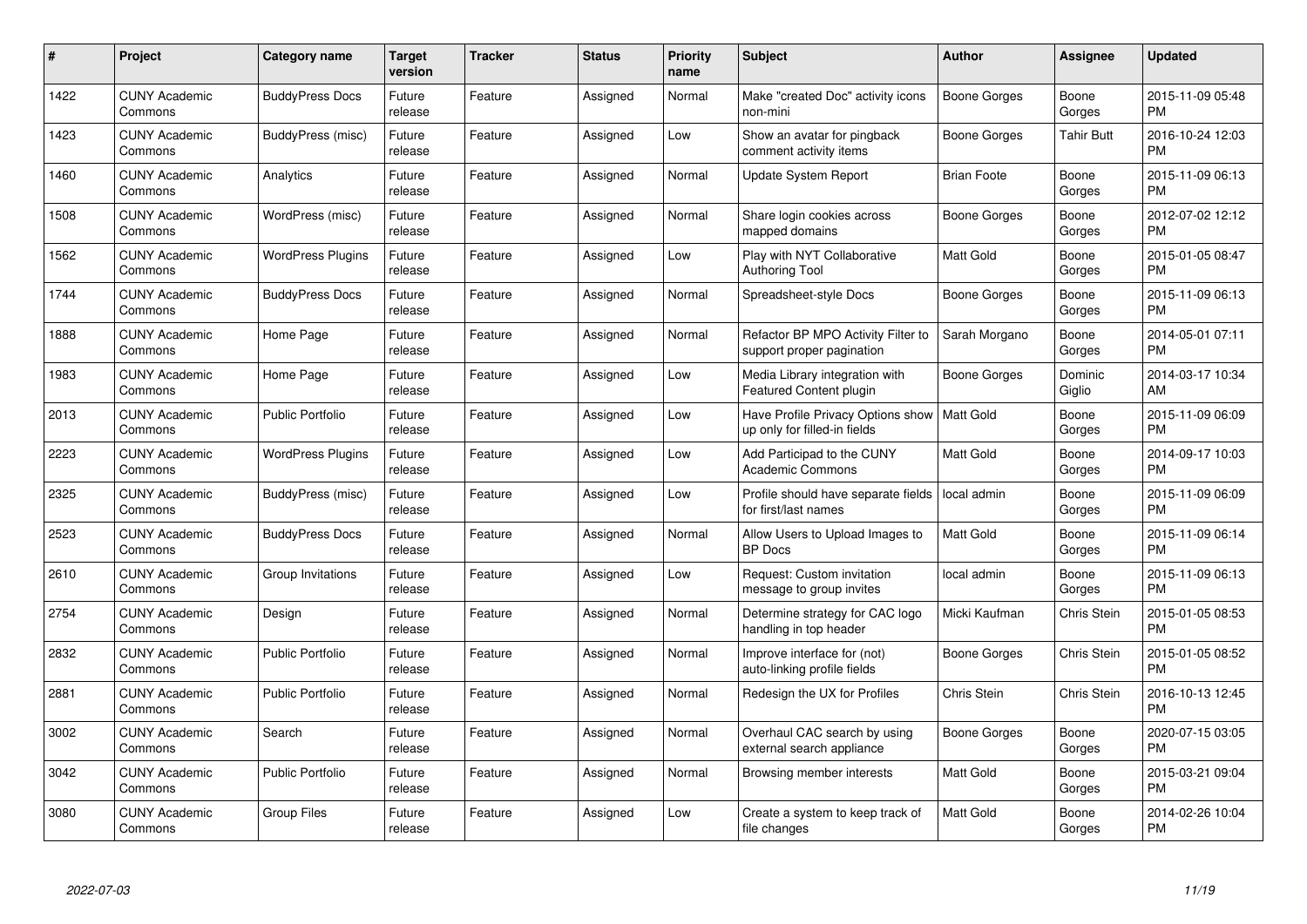| #    | Project                         | <b>Category name</b>           | <b>Target</b><br>version | <b>Tracker</b> | <b>Status</b> | <b>Priority</b><br>name | <b>Subject</b>                                                              | <b>Author</b>    | Assignee            | <b>Updated</b>                |
|------|---------------------------------|--------------------------------|--------------------------|----------------|---------------|-------------------------|-----------------------------------------------------------------------------|------------------|---------------------|-------------------------------|
| 3090 | <b>CUNY Academic</b><br>Commons | Twitter page                   | Future<br>release        | Feature        | Assigned      | Normal                  | Prevent Retweets from showing<br>up on Commons twitter page                 | <b>Matt Gold</b> | <b>Tahir Butt</b>   | 2016-10-24 11:31<br>AM        |
| 3192 | <b>CUNY Academic</b><br>Commons | Group Forums                   | Future<br>release        | Feature        | Assigned      | Normal                  | Customizable forum views for<br>bbPress 2.x group forums                    | Boone Gorges     | Raymond<br>Hoh      | 2015-11-09 12:47<br><b>PM</b> |
| 3193 | <b>CUNY Academic</b><br>Commons | Group Forums                   | Future<br>release        | Feature        | Assigned      | Normal                  | bbPress 2.x dynamic roles and<br><b>RBE</b>                                 | Boone Gorges     | Boone<br>Gorges     | 2014-09-30 01:30<br><b>PM</b> |
| 3220 | <b>CUNY Academic</b><br>Commons | <b>Public Portfolio</b>        | Future<br>release        | Feature        | Assigned      | Normal                  | Add indent/outdent option to<br>Formatting Buttons on Profile<br>Page       | Matt Gold        | Boone<br>Gorges     | 2014-05-21 10:39<br><b>PM</b> |
| 3230 | <b>CUNY Academic</b><br>Commons | Internal Tools and<br>Workflow | Not tracked              | Feature        | Assigned      | High                    | Scripts for quicker<br>provisioning/updating of<br>development environments | Boone Gorges     | Boone<br>Gorges     | 2016-01-26 04:54<br><b>PM</b> |
| 3308 | <b>CUNY Academic</b><br>Commons | Group Invitations              | Future<br>release        | Feature        | Assigned      | Normal                  | Allow members to rescind group<br>invitations                               | Matt Gold        | Boone<br>Gorges     | 2015-04-01 08:53<br><b>PM</b> |
| 3330 | <b>CUNY Academic</b><br>Commons | My Commons                     | Future<br>release        | Feature        | Assigned      | Normal                  | "Commons Information" tool                                                  | Boone Gorges     | Chris Stein         | 2014-09-22 08:46<br><b>PM</b> |
| 3354 | <b>CUNY Academic</b><br>Commons | <b>Group Files</b>             | Future<br>release        | Feature        | Assigned      | Low                     | Allow Group Download of Multiple<br><b>Selected Files</b>                   | Matt Gold        | Chris Stein         | 2014-08-01 08:50<br>AM        |
| 3458 | <b>CUNY Academic</b><br>Commons | Groups (misc)                  | Future<br>release        | Feature        | Assigned      | Normal                  | Filter Members of Group by<br>Campus                                        | Michael Smith    | Samantha<br>Raddatz | 2014-09-26 08:32<br><b>PM</b> |
| 3473 | <b>CUNY Academic</b><br>Commons | User Experience                | Future<br>release        | Feature        | Assigned      | Normal                  | Commons profile: Add help info<br>about "Positions" replacing "title"       | Keith Miyake     | Samantha<br>Raddatz | 2015-11-09 02:28<br><b>PM</b> |
| 3475 | <b>CUNY Academic</b><br>Commons | Events                         | Future<br>release        | Feature        | Assigned      | Normal                  | Request to add plugin to<br>streamline room<br>booking/appointment booking  | Naomi Barrettara | Boone<br>Gorges     | 2014-12-01 05:14<br><b>PM</b> |
| 3517 | <b>CUNY Academic</b><br>Commons | My Commons                     | Future<br>release        | Feature        | Assigned      | Normal                  | Mute/Unmute My Commons<br>updates                                           | Matt Gold        | Raymond<br>Hoh      | 2015-11-09 01:19<br><b>PM</b> |
| 3536 | <b>CUNY Academic</b><br>Commons | My Commons                     | Future<br>release        | Feature        | Assigned      | Normal                  | Infinite Scroll on My Commons<br>page                                       | <b>Matt Gold</b> | Raymond<br>Hoh      | 2015-04-13 04:42<br><b>PM</b> |
| 3662 | <b>CUNY Academic</b><br>Commons | <b>SEO</b>                     | Future<br>release        | Feature        | Assigned      | Normal                  | Duplicate Content/SEO/Google<br>issues                                      | Matt Gold        | Raymond<br>Hoh      | 2015-04-13 04:37<br><b>PM</b> |
| 3759 | <b>CUNY Academic</b><br>Commons | WordPress (misc)               | Future<br>release        | Feature        | Assigned      | Normal                  | Review Interface for Adding Users<br>to Blogs                               | <b>Matt Gold</b> | Boone<br>Gorges     | 2015-03-24 05:52<br><b>PM</b> |
| 3768 | <b>CUNY Academic</b><br>Commons | <b>Public Portfolio</b>        | Future<br>release        | Feature        | Assigned      | Normal                  | Institutions/Past positions on<br>public portfolios                         | Matt Gold        | Boone<br>Gorges     | 2018-04-23 10:44<br>AM        |
| 3770 | <b>CUNY Academic</b><br>Commons | <b>Public Portfolio</b>        | Future<br>release        | Feature        | Assigned      | Normal                  | Improve Layout/Formatting of<br>Positions Area on Public Portfolios         | Matt Gold        | Chris Stein         | 2015-04-01 09:17<br><b>PM</b> |
| 4053 | <b>CUNY Academic</b><br>Commons | Events                         | Future<br>release        | Feature        | Assigned      | Normal                  | Create new tab for past events                                              | Matt Gold        | Boone<br>Gorges     | 2015-05-12 02:10<br><b>PM</b> |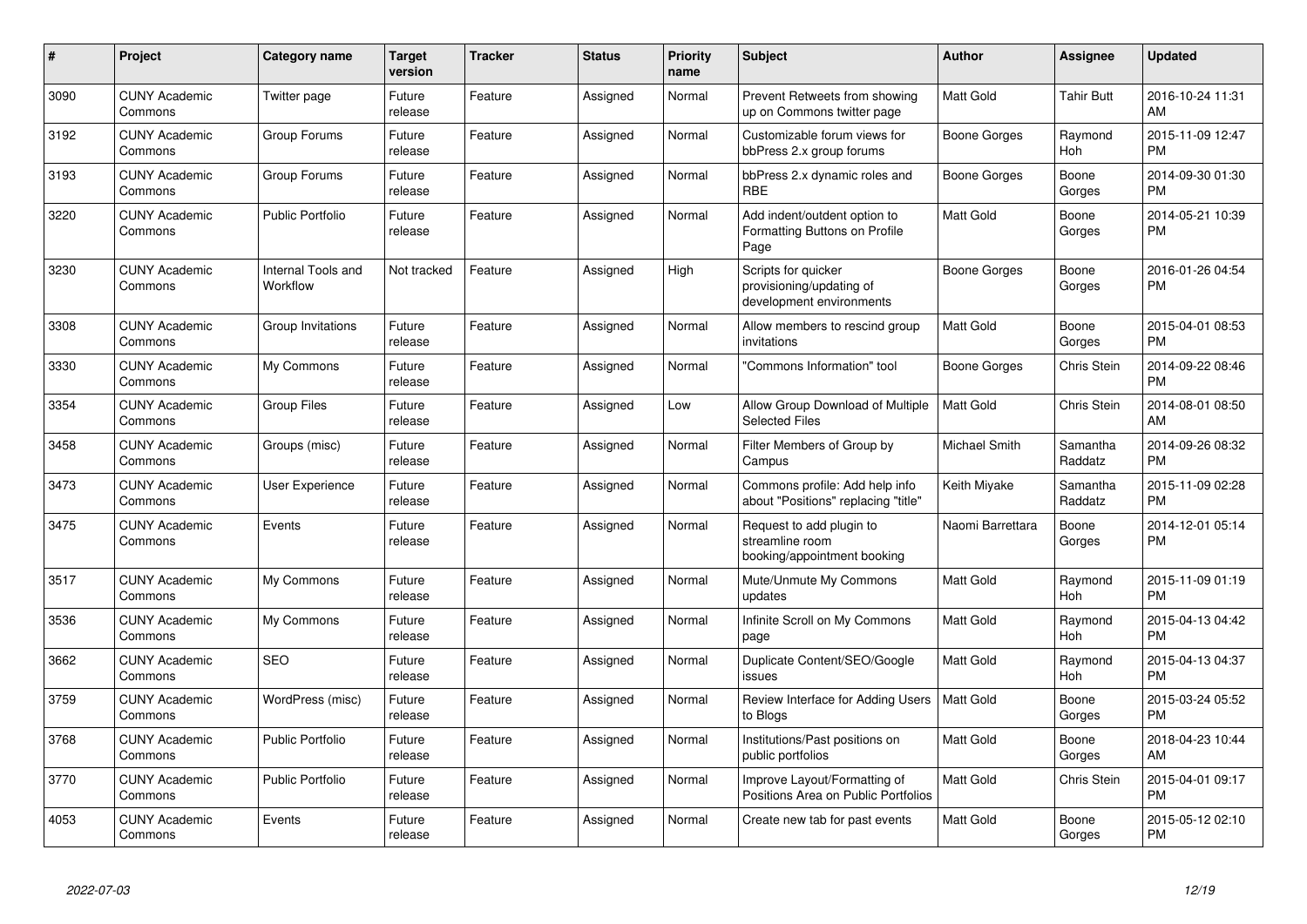| #    | <b>Project</b>                  | Category name             | <b>Target</b><br>version | <b>Tracker</b> | <b>Status</b> | <b>Priority</b><br>name | <b>Subject</b>                                                                        | <b>Author</b>    | Assignee            | <b>Updated</b>                |
|------|---------------------------------|---------------------------|--------------------------|----------------|---------------|-------------------------|---------------------------------------------------------------------------------------|------------------|---------------------|-------------------------------|
| 4238 | <b>CUNY Academic</b><br>Commons | Events                    | Future<br>release        | Feature        | Assigned      | Normal                  | Copy Events to Other Groups?                                                          | <b>Matt Gold</b> | Boone<br>Gorges     | 2015-07-02 10:08<br>AM        |
| 4980 | <b>CUNY Academic</b><br>Commons | Home Page                 | Future<br>release        | Feature        | Assigned      | Normal                  | CAC Featured Content -- Adding<br>Randomization                                       | <b>Matt Gold</b> | Boone<br>Gorges     | 2016-12-12 03:01<br><b>PM</b> |
| 5016 | <b>CUNY Academic</b><br>Commons | Events                    | Future<br>release        | Feature        | Assigned      | Low                     | Allow comments to be posted on<br>events                                              | <b>Matt Gold</b> | Raymond<br>Hoh      | 2019-03-01 02:23<br><b>PM</b> |
| 5225 | <b>CUNY Academic</b><br>Commons | Registration              | Future<br>release        | Feature        | Assigned      | Normal                  | On-boarding Issues                                                                    | Luke Waltzer     | Samantha<br>Raddatz | 2016-02-12 02:58<br><b>PM</b> |
| 5234 | <b>CUNY Academic</b><br>Commons | Membership                | Future<br>release        | Feature        | Assigned      | Normal                  | Write Unconfirmed patch for WP                                                        | Boone Gorges     | Boone<br>Gorges     | 2016-10-24 11:18<br>AM        |
| 5316 | <b>CUNY Academic</b><br>Commons | User Experience           | Future<br>release        | Feature        | Assigned      | Normal                  | Prompt user email address<br>updates                                                  | Matt Gold        | Stephen Real        | 2016-12-21 03:30<br><b>PM</b> |
| 5581 | <b>CUNY Academic</b><br>Commons | Analytics                 | Future<br>release        | Feature        | Assigned      | Normal                  | <b>Explore alternatives to Google</b><br>Analytics                                    | <b>Matt Gold</b> | Valerie<br>Townsend | 2020-04-17 03:12<br><b>PM</b> |
| 5696 | <b>CUNY Academic</b><br>Commons | Events                    | Future<br>release        | Feature        | Assigned      | Normal                  | Events Calendar - display options<br>calendar aggregation /                           | <b>Matt Gold</b> | Boone<br>Gorges     | 2016-10-13 11:44<br>AM        |
| 5955 | <b>CUNY Academic</b><br>Commons | Outreach                  | Future<br>release        | Feature        | Assigned      | Normal                  | Create auto-newsletter for<br>commons members                                         | <b>Matt Gold</b> | Luke Waltzer        | 2016-08-30 10:34<br>AM        |
| 6115 | <b>CUNY Academic</b><br>Commons | Publicity                 | Not tracked              | Feature        | Assigned      | Normal                  | create digital signage for GC                                                         | Matt Gold        | scott voth          | 2016-10-11 10:09<br><b>PM</b> |
| 6426 | <b>CUNY Academic</b><br>Commons | Spam/Spam<br>Prevention   | Future<br>release        | Feature        | Assigned      | Normal                  | Force captcha on all comments?                                                        | <b>Matt Gold</b> | Tahir Butt          | 2016-10-24 02:06<br><b>PM</b> |
| 7828 | <b>CUNY Academic</b><br>Commons |                           | Not tracked              | Feature        | Assigned      | Normal                  | Theme Assessment 2017                                                                 | Margaret Galvan  | Margaret<br>Galvan  | 2017-05-02 10:41<br><b>PM</b> |
| 8836 | <b>CUNY Academic</b><br>Commons | <b>Blogs (BuddyPress)</b> | Future<br>release        | Feature        | Assigned      | Normal                  | Redesign site launch process                                                          | Matt Gold        | Boone<br>Gorges     | 2019-10-03 02:49<br><b>PM</b> |
| 8837 | <b>CUNY Academic</b><br>Commons |                           | Not tracked              | Feature        | Assigned      | Normal                  | Create a form to request info from<br>people requesting premium<br>themes and plugins | <b>Matt Gold</b> | Marilyn<br>Weber    | 2017-11-14 03:35<br><b>PM</b> |
| 8898 | <b>CUNY Academic</b><br>Commons | Social Paper              | Not tracked              | Feature        | Assigned      | Normal                  | Usage data on docs and social<br>paper                                                | <b>Matt Gold</b> | Matt Gold           | 2017-11-16 11:32<br>AM        |
| 8900 | <b>CUNY Academic</b><br>Commons | Accessibility             | Future<br>release        | Feature        | Assigned      | Normal                  | Look into tools to enforce<br>accessibility in WP environment                         | <b>Matt Gold</b> | Boone<br>Gorges     | 2022-04-26 11:59<br>AM        |
| 8901 | <b>CUNY Academic</b><br>Commons | Accessibility             | Future<br>release        | Feature        | Assigned      | Normal                  | Theme analysis for accessibility                                                      | <b>Matt Gold</b> | Boone<br>Gorges     | 2022-04-26 11:59<br>AM        |
| 8902 | <b>CUNY Academic</b><br>Commons | Design                    | Not tracked              | Feature        | Assigned      | Normal                  | Report back on research on<br><b>BuddyPress themes</b>                                | <b>Matt Gold</b> | Michael Smith       | 2017-11-10 12:31<br><b>PM</b> |
| 8976 | <b>CUNY Academic</b><br>Commons | Reply By Email            | Not tracked              | Feature        | Assigned      | Normal                  | Package RBE new topics posting?                                                       | Matt Gold        | Raymond<br>Hoh      | 2017-12-04 02:34<br><b>PM</b> |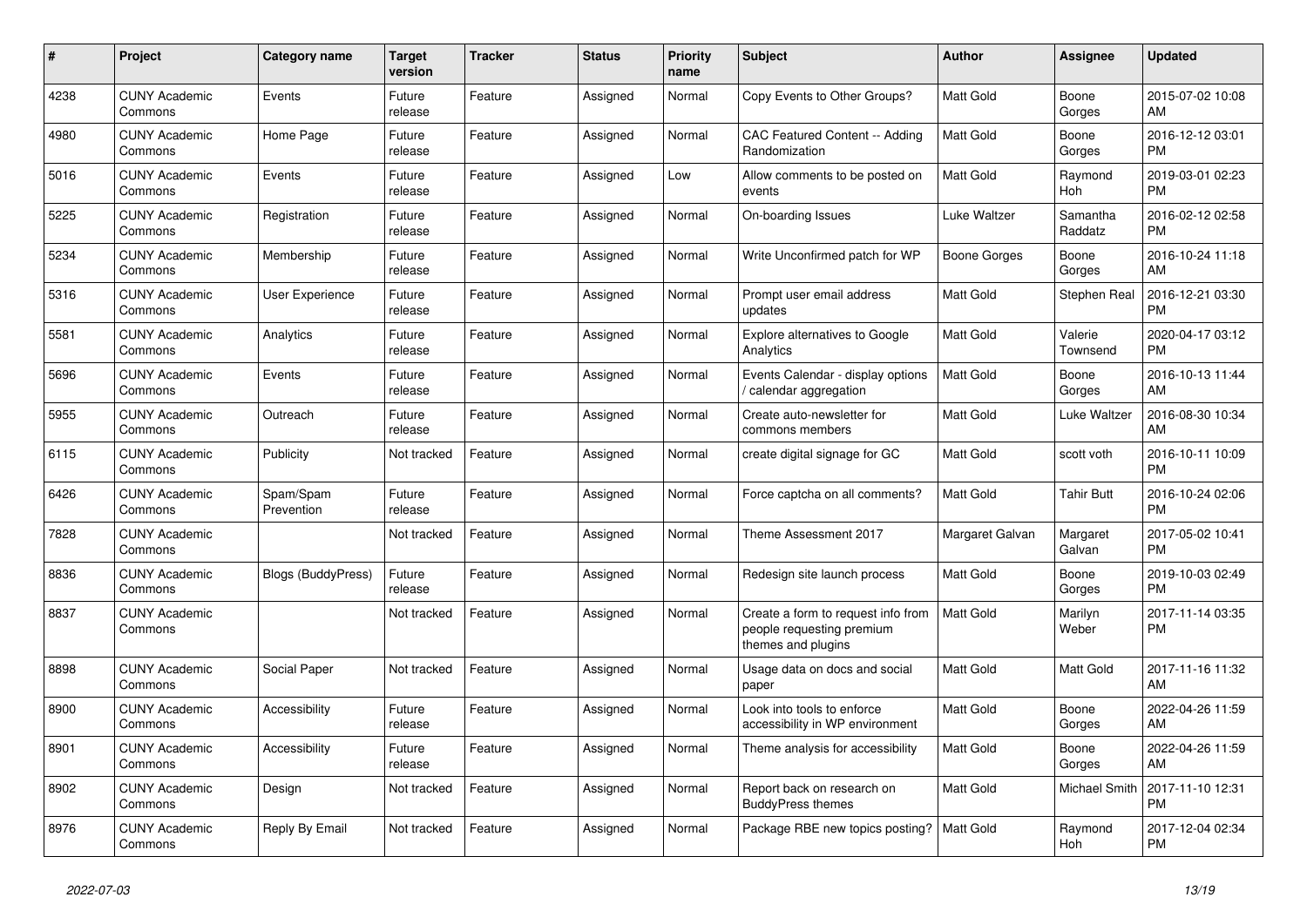| $\vert$ # | <b>Project</b>                  | Category name              | <b>Target</b><br>version | <b>Tracker</b> | <b>Status</b> | <b>Priority</b><br>name | <b>Subject</b>                                                                             | <b>Author</b>           | Assignee            | <b>Updated</b>                |
|-----------|---------------------------------|----------------------------|--------------------------|----------------|---------------|-------------------------|--------------------------------------------------------------------------------------------|-------------------------|---------------------|-------------------------------|
| 9028      | <b>CUNY Academic</b><br>Commons | Onboarding                 | Future<br>release        | Feature        | Assigned      | Normal                  | suggest groups to new members<br>during the registration process                           | <b>Matt Gold</b>        | Chris Stein         | 2018-10-24 12:34<br><b>PM</b> |
| 9895      | <b>CUNY Academic</b><br>Commons | Onboarding                 | Future<br>release        | Feature        | Assigned      | Normal                  | Add "Accept Invitation"<br>link/button/function to Group<br>and/or Site invitation emails? | Luke Waltzer            | Boone<br>Gorges     | 2018-06-07 12:42<br><b>PM</b> |
| 10368     | <b>CUNY Academic</b><br>Commons |                            | Future<br>release        | Feature        | Assigned      | Normal                  | Use ORCID data to populate<br>academic profile page                                        | Stephen Francoeur       | Boone<br>Gorges     | 2018-09-25 01:53<br><b>PM</b> |
| 10659     | <b>CUNY Academic</b><br>Commons | Group Forums               | Future<br>release        | Feature        | Assigned      | Normal                  | Post to multiple groups via email                                                          | Matt Gold               | Raymond<br>Hoh      | 2018-11-15 12:54<br>AM        |
| 11517     | <b>CUNY Academic</b><br>Commons |                            | Not tracked              | Feature        | Assigned      | Normal                  | wp-accessibility plugin should not<br>strip 'target="_blank"' by default                   | Boone Gorges            | Laurie Hurson       | 2019-09-24 09:57<br>AM        |
| 15604     | <b>CUNY Academic</b><br>Commons | <b>Email Notifications</b> | Future<br>release        | Feature        | Assigned      | Normal                  | Restructure Commons Group<br>Digest Email Messages                                         | <b>Matt Gold</b>        | Boone<br>Gorges     | 2022-05-26 10:45<br>AM        |
| 2167      | <b>CUNY Academic</b><br>Commons | WordPress (misc)           | Future<br>release        | Bug            | Assigned      | Normal                  | CAC-Livestream Plugin Issues                                                               | Michael Smith           | Dominic<br>Giglio   | 2015-01-02 03:06<br><b>PM</b> |
| 4388      | <b>CUNY Academic</b><br>Commons | WordPress (misc)           | Future<br>release        | Bug            | Assigned      | Normal                  | Repeated request for<br>authentication.                                                    | Alice.Lynn<br>McMichael | Raymond<br>Hoh      | 2015-08-11 07:35<br><b>PM</b> |
| 4438      | <b>CUNY Academic</b><br>Commons | Events                     | Future<br>release        | <b>Bug</b>     | Assigned      | Normal                  | Events Calendar - Export<br><b>Recurring Events</b>                                        | scott voth              | Daniel Jones        | 2016-05-23 04:25<br><b>PM</b> |
| 4661      | <b>CUNY Academic</b><br>Commons | User Experience            | Future<br>release        | Bug            | Assigned      | Normal                  | Simplify Events text                                                                       | <b>Matt Gold</b>        | Samantha<br>Raddatz | 2015-10-02 09:06<br><b>PM</b> |
| 5268      | <b>CUNY Academic</b><br>Commons | Group Forums               | Future<br>release        | Bug            | Assigned      | Normal                  | Long-time to post to multiple<br>groups                                                    | Luke Waltzer            | Daniel Jones        | 2016-09-07 06:31<br><b>PM</b> |
| 5691      | <b>CUNY Academic</b><br>Commons | <b>Blogs (BuddyPress)</b>  | Future<br>release        | Bug            | Assigned      | High                    | Differing numbers on Sites display                                                         | Matt Gold               | Raymond<br>Hoh      | 2016-06-13 01:37<br><b>PM</b> |
| 5827      | <b>CUNY Academic</b><br>Commons | <b>Public Portfolio</b>    | Future<br>release        | Bug            | Assigned      | Normal                  | Academic Interests square bracket   scott voth<br>links not working                        |                         | Chris Stein         | 2016-08-11 11:59<br><b>PM</b> |
| 6671      | <b>CUNY Academic</b><br>Commons | Reply By Email             | Not tracked              | Bug            | Assigned      | Normal                  | "Post too often" RBE error<br>message                                                      | <b>Matt Gold</b>        | Raymond<br>Hoh      | 2016-11-11 09:55<br>AM        |
| 6995      | <b>CUNY Academic</b><br>Commons | Home Page                  | Not tracked              | Bug            | Assigned      | Normal                  | member filter on homepage not<br>working                                                   | <b>Matt Gold</b>        | Raymond<br>Hoh      | 2016-12-11 09:46<br><b>PM</b> |
| 9835      | <b>CUNY Academic</b><br>Commons | Group Forums               | Future<br>release        | Bug            | Assigned      | Normal                  | add a "like" function?                                                                     | Marilyn Weber           | <b>Erik Trainer</b> | 2018-06-05 01:49<br><b>PM</b> |
| 12436     | <b>CUNY Academic</b><br>Commons |                            | Not tracked              | Bug            | Assigned      | Normal                  | Nightly system downtime                                                                    | Boone Gorges            |                     | 2020-08-01 09:30<br>AM        |
| 3369      | <b>CUNY Academic</b><br>Commons | Reply By Email             | Not tracked              | Outreach       | Hold          | Normal                  | Release reply by email to WP<br>plugin directory                                           | <b>Matt Gold</b>        | Raymond<br>Hoh      | 2016-03-01 12:46<br><b>PM</b> |
| 11848     | <b>CUNY Academic</b><br>Commons |                            | Not tracked              | Support        | Hold          | Normal                  | a Dean of Faculty wants to share<br>a large file                                           | Marilyn Weber           |                     | 2019-09-24 08:44<br>AM        |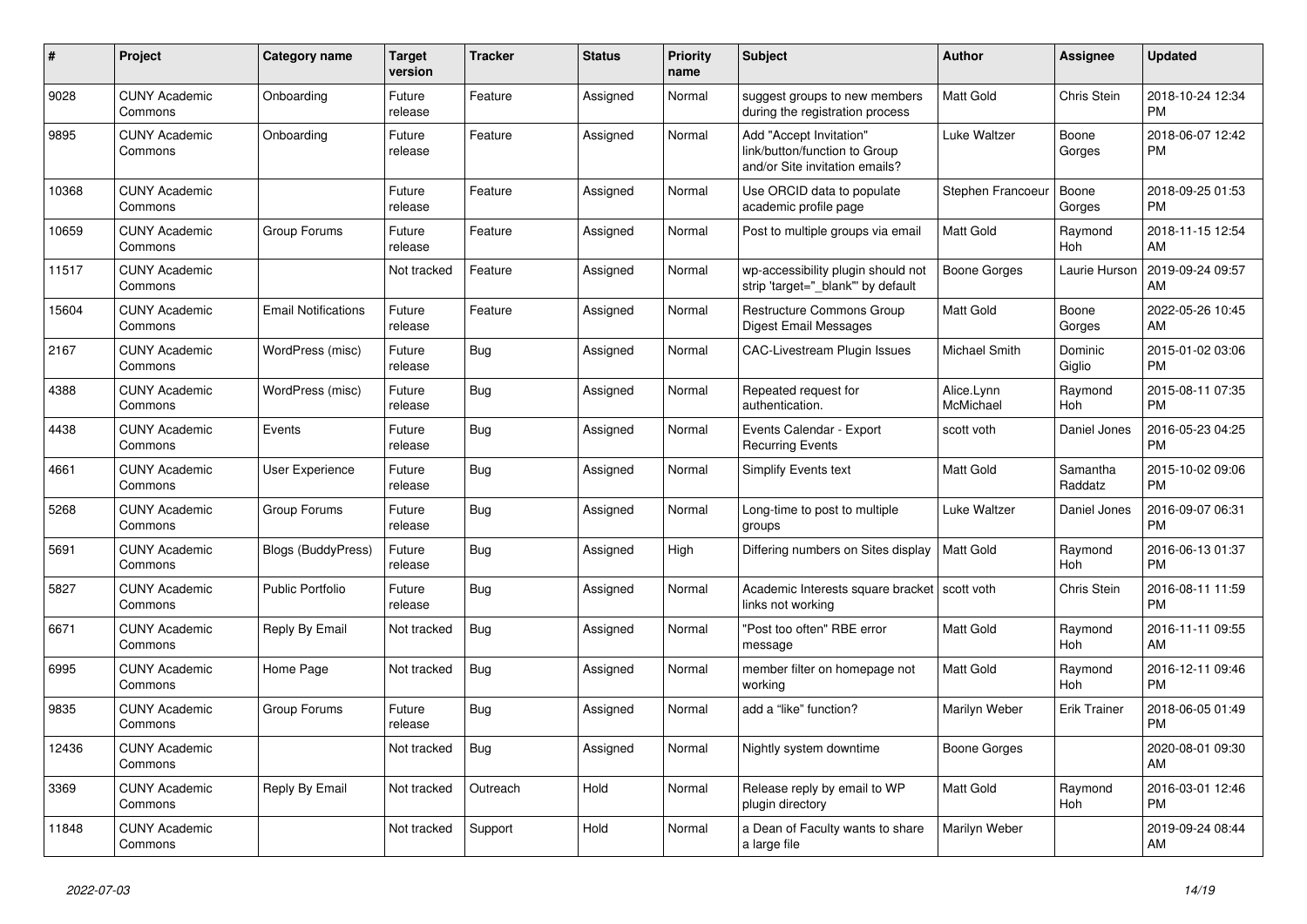| #     | Project                         | <b>Category name</b>     | <b>Target</b><br>version | <b>Tracker</b> | <b>Status</b>        | <b>Priority</b><br>name | <b>Subject</b>                                                    | <b>Author</b>    | <b>Assignee</b>  | <b>Updated</b>                |
|-------|---------------------------------|--------------------------|--------------------------|----------------|----------------------|-------------------------|-------------------------------------------------------------------|------------------|------------------|-------------------------------|
| 8756  | <b>CUNY Academic</b><br>Commons | Group Blogs              | Future<br>release        | Feature        | Hold                 | Normal                  | Connect multiple blogs to one<br>group?                           | <b>Matt Gold</b> | Boone<br>Gorges  | 2017-09-30 10:42<br>AM        |
| 13912 | <b>CUNY Academic</b><br>Commons |                          | Not tracked              | Feature        | Hold                 | Low                     | posting "missed schedule"                                         | Marilyn Weber    |                  | 2021-02-23 10:46<br><b>AM</b> |
| 16092 | <b>CUNY Academic</b><br>Commons |                          | Future<br>release        | Feature        | Hold                 | Normal                  | Don't show main site in Site<br>search results                    | Boone Gorges     | Boone<br>Gorges  | 2022-05-17 03:12<br><b>PM</b> |
| 3939  | <b>CUNY Academic</b><br>Commons | <b>WordPress Plugins</b> | Future<br>release        | Bug            | Hold                 | Normal                  | Activity stream support for<br>Co-Authors Plus plugin             | Raymond Hoh      | Raymond<br>Hoh   | 2015-11-09 06:13<br><b>PM</b> |
| 8991  | <b>CUNY Academic</b><br>Commons | Reply By Email           | Not tracked              | Bug            | Hold                 | Normal                  | RBE duplicate email message<br>issue                              | Matt Gold        | Raymond<br>Hoh   | 2018-02-18 08:53<br><b>PM</b> |
| 9060  | <b>CUNY Academic</b><br>Commons | Commons In A Box         | Not tracked              | Bug            | Hold                 | Normal                  | Problems with CBox image library<br>upload                        | Lisa Rhody       | Raymond<br>Hoh   | 2018-01-10 03:26<br><b>PM</b> |
| 14113 | <b>CUNY Academic</b><br>Commons | WordPress (misc)         | Future<br>release        | <b>Bug</b>     | Hold                 | Normal                  | Block Editor Not Working on this<br>page - Json error             | scott voth       | Boone<br>Gorges  | 2021-03-05 11:01<br>AM        |
| 6014  | <b>CUNY Academic</b><br>Commons | Publicity                | Future<br>release        | Publicity      | Reporter<br>Feedback | Normal                  | Google search listing                                             | Matt Gold        | Boone<br>Gorges  | 2016-09-21 03:48<br><b>PM</b> |
| 14504 | <b>CUNY Academic</b><br>Commons |                          | Not tracked              | Publicity      | Reporter<br>Feedback | Normal                  | Adding showcases to home page<br>menu                             | Laurie Hurson    | Boone<br>Gorges  | 2022-01-19 03:26<br><b>PM</b> |
| 5826  | <b>CUNY Academic</b><br>Commons | <b>WordPress Plugins</b> | Future<br>release        | Support        | Reporter<br>Feedback | Normal                  | <b>Remove Subscription Options</b><br>plugin from directory       | Sarah Morgano    | Sarah<br>Morgano | 2016-10-21 04:14<br><b>PM</b> |
| 9207  | <b>CUNY Academic</b><br>Commons |                          | Future<br>release        | Support        | Reporter<br>Feedback | Normal                  | display dashboards made in<br>Tableau?                            | Marilyn Weber    | Boone<br>Gorges  | 2018-04-10 10:42<br>AM        |
| 9211  | <b>CUNY Academic</b><br>Commons | <b>WordPress Plugins</b> | Future<br>release        | Support        | Reporter<br>Feedback | Normal                  | Auto-Role Setting in Forum Plugin<br>Causing Some Confusion       | Luke Waltzer     | Boone<br>Gorges  | 2018-03-13 11:44<br><b>AM</b> |
| 10273 | <b>CUNY Academic</b><br>Commons | Registration             | Not tracked              | Support        | Reporter<br>Feedback | Normal                  | users combining CF and campus<br>address                          | Marilyn Weber    |                  | 2019-09-18 10:58<br><b>AM</b> |
| 10657 | <b>CUNY Academic</b><br>Commons |                          | Not tracked              | Support        | Reporter<br>Feedback | Normal                  | child theme problems                                              | Marilyn Weber    |                  | 2018-11-08 01:19<br><b>PM</b> |
| 10982 | <b>CUNY Academic</b><br>Commons | Domain Mapping           | Not tracked              | Support        | Reporter<br>Feedback | Normal                  | <b>CNAME</b> question                                             | scott voth       |                  | 2019-01-22 04:29<br><b>PM</b> |
| 11149 | <b>CUNY Academic</b><br>Commons |                          | Not tracked              | Support        | Reporter<br>Feedback | Normal                  | comments getting blocked                                          | Marilyn Weber    | Raymond<br>Hoh   | 2019-03-26 11:40<br>AM        |
| 11386 | <b>CUNY Academic</b><br>Commons | WordPress - Media        | Not tracked              | Support        | Reporter<br>Feedback | Normal                  | disappearing images                                               | scott voth       | Boone<br>Gorges  | 2019-05-14 10:32<br>AM.       |
| 11449 | <b>CUNY Academic</b><br>Commons | WordPress - Media        | Not tracked              | Support        | Reporter<br>Feedback | Normal                  | Cloning Media Library for JITP<br>from Staging to Production Site | Patrick DeDauw   | Boone<br>Gorges  | 2019-05-13 12:00<br><b>PM</b> |
| 11493 | <b>CUNY Academic</b><br>Commons | Domain Mapping           | Not tracked              | Support        | Reporter<br>Feedback | Normal                  | Domain Mapping Request - Talia<br>Schaffer                        | scott voth       | Matt Gold        | 2019-08-06 08:39<br>AM        |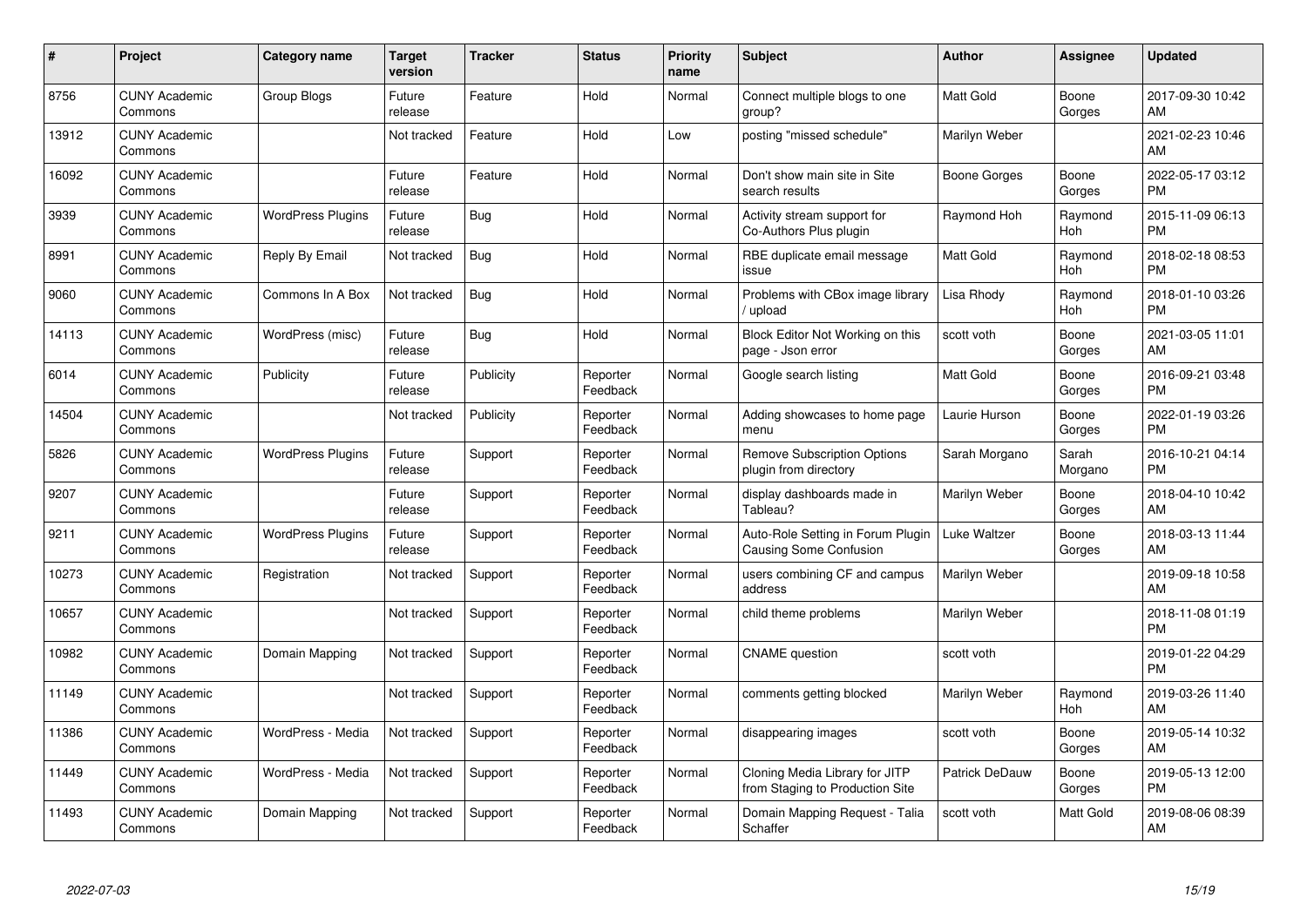| #     | Project                         | <b>Category name</b>      | <b>Target</b><br>version | <b>Tracker</b> | <b>Status</b>        | <b>Priority</b><br>name | <b>Subject</b>                                                    | <b>Author</b>  | <b>Assignee</b> | <b>Updated</b>                |
|-------|---------------------------------|---------------------------|--------------------------|----------------|----------------------|-------------------------|-------------------------------------------------------------------|----------------|-----------------|-------------------------------|
| 11509 | <b>CUNY Academic</b><br>Commons |                           | Not tracked              | Support        | Reporter<br>Feedback | Normal                  | deleted Page causing a Menu<br>problem?                           | Marilyn Weber  |                 | 2019-06-04 09:54<br>AM        |
| 11771 | <b>CUNY Academic</b><br>Commons |                           | Not tracked              | Support        | Reporter<br>Feedback | Normal                  | post displays in sections                                         | Marilyn Weber  |                 | 2019-08-20 10:34<br>AM        |
| 11787 | <b>CUNY Academic</b><br>Commons |                           | Not tracked              | Support        | Reporter<br>Feedback | Normal                  | automated comments notifications<br>on ZenDesk                    | Marilyn Weber  |                 | 2019-08-26 06:18<br><b>PM</b> |
| 11788 | <b>CUNY Academic</b><br>Commons | <b>WordPress Plugins</b>  | Future<br>release        | Support        | Reporter<br>Feedback | Normal                  | Plugin Request - Browse Aloud                                     | scott voth     |                 | 2019-09-24 08:42<br>AM        |
| 12004 | <b>CUNY Academic</b><br>Commons |                           | Not tracked              | Support        | Reporter<br>Feedback | Normal                  | Notifications for spam blog<br>comments                           | Gina Cherry    | Raymond<br>Hoh  | 2019-11-01 12:05<br><b>PM</b> |
| 12350 | <b>CUNY Academic</b><br>Commons | <b>Blogs (BuddyPress)</b> | Not tracked              | Support        | Reporter<br>Feedback | Normal                  | URL creation problem                                              | Marilyn Weber  |                 | 2020-02-03 11:27<br>AM        |
| 12484 | <b>CUNY Academic</b><br>Commons |                           | Not tracked              | Support        | Reporter<br>Feedback | Normal                  | Sign up Code for COIL Course<br>starting in March                 | Laurie Hurson  | Matt Gold       | 2020-03-02 02:26<br><b>PM</b> |
| 12741 | <b>CUNY Academic</b><br>Commons | <b>WordPress Plugins</b>  | Not tracked              | Support        | Reporter<br>Feedback | Normal                  | Tableau Public Viz Block                                          | Marilyn Weber  | Raymond<br>Hoh  | 2020-05-12 11:00<br>AM        |
| 13034 | <b>CUNY Academic</b><br>Commons |                           | Not tracked              | Support        | Reporter<br>Feedback | Normal                  | a site is asking people to join the<br>Commons to get a download  | Marilyn Weber  |                 | 2020-07-12 07:23<br>AM        |
| 13255 | <b>CUNY Academic</b><br>Commons |                           | Not tracked              | Support        | Reporter<br>Feedback | Normal                  | Accessibility problems                                            | Marilyn Weber  |                 | 2020-09-01 05:48<br>PM        |
| 13975 | <b>CUNY Academic</b><br>Commons | Social Paper              | Not tracked              | Support        | Reporter<br>Feedback | Normal                  | can't approve comments on Social<br>Paper paper                   | Marilyn Weber  |                 | 2021-02-12 09:33<br>AM        |
| 14074 | <b>CUNY Academic</b><br>Commons | WordPress (misc)          | Not tracked              | Support        | Reporter<br>Feedback | Normal                  | page password protection problem                                  | Marilyn Weber  |                 | 2021-03-02 11:03<br>AM        |
| 14398 | <b>CUNY Academic</b><br>Commons |                           | Not tracked              | Support        | Reporter<br>Feedback | Normal                  | Events plug-in notification problem                               | Marilyn Weber  |                 | 2021-05-11 11:21<br><b>AM</b> |
| 14538 | <b>CUNY Academic</b><br>Commons |                           | Not tracked              | Support        | Reporter<br>Feedback | Normal                  | <b>Weebly To Commons</b>                                          | Laurie Hurson  |                 | 2021-09-14 10:47<br>AM        |
| 14784 | <b>CUNY Academic</b><br>Commons |                           |                          | Support        | Reporter<br>Feedback | Normal                  | User report of logo problem when<br>using Customizer theme        | Marilyn Weber  |                 | 2021-09-17 10:25<br>AM        |
| 14842 | <b>CUNY Academic</b><br>Commons |                           | Not tracked              | Support        | Reporter<br>Feedback | Normal                  | Question about widgets and block<br>editor                        | Gina Cherry    |                 | 2021-10-06 03:01<br><b>PM</b> |
| 14900 | <b>CUNY Academic</b><br>Commons |                           | Not tracked              | Support        | Reporter<br>Feedback | Normal                  | previous theme?                                                   | Marilyn Weber  |                 | 2021-10-25 10:31<br>AM        |
| 14983 | <b>CUNY Academic</b><br>Commons | WordPress (misc)          | Not tracked              | Support        | Reporter<br>Feedback | Normal                  | "Read More" tag not working                                       | Rebecca Krisel | Raymond<br>Hoh  | 2021-11-23 01:17<br><b>PM</b> |
| 15169 | <b>CUNY Academic</b><br>Commons |                           | 2.0.3                    | Support        | Reporter<br>Feedback | Normal                  | new Prelude website zipfiles for<br>custom theme and other files. | Marilyn Weber  |                 | 2022-06-29 11:32<br>AM        |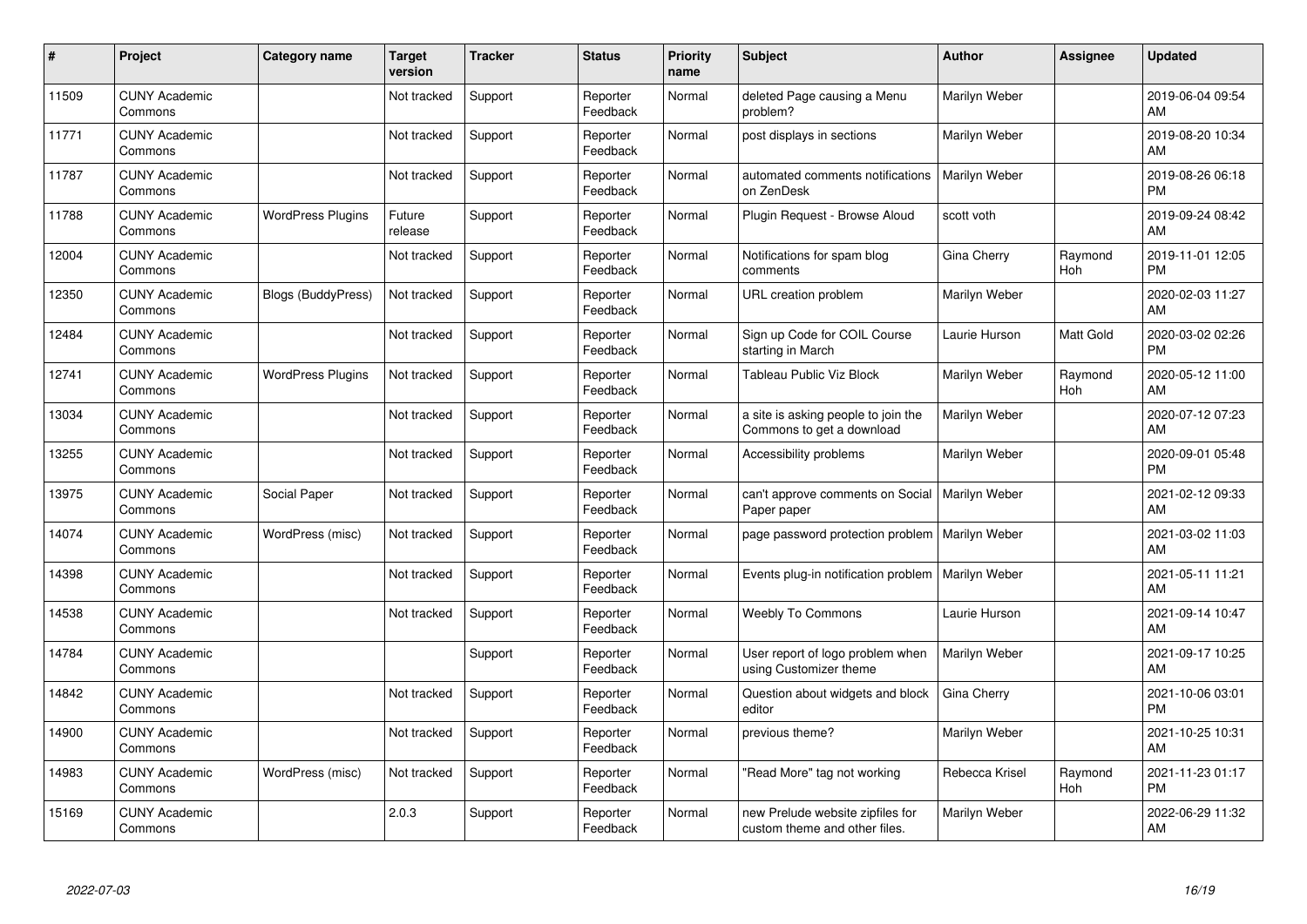| #     | Project                         | <b>Category name</b>     | <b>Target</b><br>version | <b>Tracker</b> | <b>Status</b>        | <b>Priority</b><br>name | <b>Subject</b>                                              | <b>Author</b>           | <b>Assignee</b>     | <b>Updated</b>                |
|-------|---------------------------------|--------------------------|--------------------------|----------------|----------------------|-------------------------|-------------------------------------------------------------|-------------------------|---------------------|-------------------------------|
| 15176 | <b>CUNY Academic</b><br>Commons |                          | Not tracked              | Support        | Reporter<br>Feedback | Normal                  | Archiving Q Writing & Old<br>Wordpress Sites on the Commons | Laurie Hurson           |                     | 2022-02-08 10:28<br>AM        |
| 15260 | <b>CUNY Academic</b><br>Commons |                          |                          | Support        | Reporter<br>Feedback | Normal                  | Diacritical markings   European<br><b>Stages</b>            | Marilyn Weber           |                     | 2022-02-04 08:16<br>AM        |
| 15370 | <b>CUNY Academic</b><br>Commons |                          |                          | Support        | Reporter<br>Feedback | Normal                  | All-in-One Event Calendar?                                  | Marilyn Weber           |                     | 2022-02-17 11:03<br>AM        |
| 15655 | <b>CUNY Academic</b><br>Commons |                          | 2.0.3                    | Support        | Reporter<br>Feedback | Normal                  | Event Aggregator plugin?                                    | Marilyn Weber           |                     | 2022-06-29 11:32<br>AM        |
| 16099 | <b>CUNY Academic</b><br>Commons |                          |                          | Support        | Reporter<br>Feedback | Normal                  | request for Newsletter Glue                                 | Marilyn Weber           |                     | 2022-05-13 12:14<br><b>PM</b> |
| 16110 | <b>CUNY Academic</b><br>Commons |                          |                          | Support        | Reporter<br>Feedback | Normal                  | remove Creative Commons<br>license from pages?              | Marilyn Weber           | Raymond<br>Hoh      | 2022-05-17 06:11<br><b>PM</b> |
| 1456  | <b>CUNY Academic</b><br>Commons | Group Invitations        | Future<br>release        | Feature        | Reporter<br>Feedback | Low                     | Invite to Group Button from Profile<br>Field                | Matt Gold               | Samantha<br>Raddatz | 2015-11-09 05:59<br><b>PM</b> |
| 1544  | <b>CUNY Academic</b><br>Commons | Groups (misc)            | Future<br>release        | Feature        | Reporter<br>Feedback | Normal                  | Group Filtering and Sorting                                 | <b>Matt Gold</b>        | Chris Stein         | 2019-03-01 02:25<br><b>PM</b> |
| 7115  | <b>CUNY Academic</b><br>Commons | Groups (misc)            | Future<br>release        | Feature        | Reporter<br>Feedback | Normal                  | make licensing info clear during<br>group creation          | <b>Matt Gold</b>        | Raymond<br>Hoh      | 2020-12-08 11:32<br>AM        |
| 9947  | <b>CUNY Academic</b><br>Commons | <b>WordPress Plugins</b> | Future<br>release        | Feature        | Reporter<br>Feedback | Normal                  | Install H5P quiz plugin                                     | <b>Matt Gold</b>        | Boone<br>Gorges     | 2018-09-11 11:01<br>AM.       |
| 11077 | <b>CUNY Academic</b><br>Commons | Events                   | Not tracked              | Feature        | Reporter<br>Feedback | Normal                  | Show event category description<br>in event list view       | Raffi<br>Khatchadourian |                     | 2019-02-12 10:38<br><b>PM</b> |
| 11131 | <b>CUNY Academic</b><br>Commons |                          | Future<br>release        | Feature        | Reporter<br>Feedback | Normal                  | Image Annotation Plugins                                    | Laurie Hurson           |                     | 2019-02-26 11:33<br>AM        |
| 11945 | <b>CUNY Academic</b><br>Commons | Reckoning                | Future<br>release        | Feature        | Reporter<br>Feedback | Normal                  | Add Comments bubble to<br>Reckoning views                   | Boone Gorges            | Boone<br>Gorges     | 2019-11-12 05:14<br><b>PM</b> |
| 12121 | <b>CUNY Academic</b><br>Commons | <b>WordPress Plugins</b> | 2.0.3                    | Feature        | Reporter<br>Feedback | Normal                  | Embedding H5P Iframes on<br>Commons Site                    | Laurie Hurson           | Boone<br>Gorges     | 2022-06-29 11:32<br><b>AM</b> |
| 12446 | <b>CUNY Academic</b><br>Commons | Groups (misc)            | Future<br>release        | Feature        | Reporter<br>Feedback | Normal                  | Toggle default site to group forum<br>posting               | Laurie Hurson           | Laurie Hurson       | 2020-03-10 11:57<br>AM        |
| 15613 | <b>CUNY Academic</b><br>Commons |                          | 2.0.3                    | Feature        | Reporter<br>Feedback | Normal                  | Adding "Passster" plugin                                    | Laurie Hurson           |                     | 2022-06-29 11:32<br><b>AM</b> |
| 15923 | <b>CUNY Academic</b><br>Commons |                          | Not tracked              | Feature        | Reporter<br>Feedback | Normal                  | <b>Bellows Plugin Adjustments</b>                           | Laurie Hurson           |                     | 2022-04-20 10:10<br><b>AM</b> |
| 16290 | <b>CUNY Academic</b><br>Commons |                          |                          | Feature        | Reporter<br>Feedback | Normal                  | Add Table Of Contents Block<br>plug-in                      | Raffi<br>Khatchadourian |                     | 2022-06-24 10:26<br>AM        |
| 5317  | <b>CUNY Academic</b><br>Commons | Group Blogs              | Not tracked              | Bug            | Reporter<br>Feedback | Normal                  | Notifications of New Post Didn't<br>Come                    | Luke Waltzer            | Samantha<br>Raddatz | 2016-03-21 10:41<br>PM        |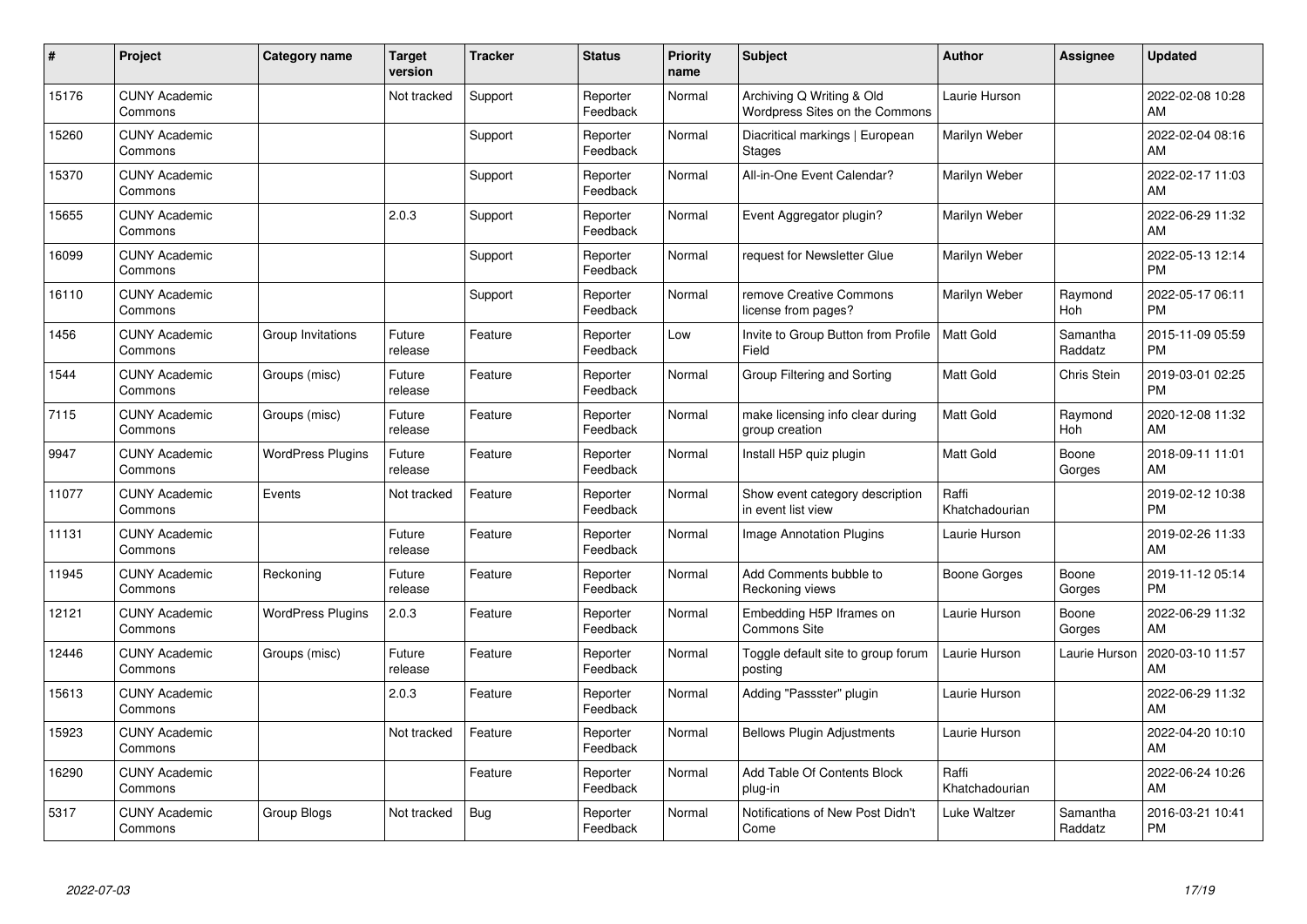| #     | Project                         | <b>Category name</b>       | Target<br>version | <b>Tracker</b> | <b>Status</b>        | <b>Priority</b><br>name | <b>Subject</b>                                                                                  | <b>Author</b>    | <b>Assignee</b> | <b>Updated</b>                |
|-------|---------------------------------|----------------------------|-------------------|----------------|----------------------|-------------------------|-------------------------------------------------------------------------------------------------|------------------|-----------------|-------------------------------|
| 6356  | <b>CUNY Academic</b><br>Commons | <b>WordPress Plugins</b>   | Future<br>release | <b>Bug</b>     | Reporter<br>Feedback | Low                     | Should Subscribe2 be<br>deprecated?                                                             | Luke Waltzer     |                 | 2017-03-20 12:20<br><b>PM</b> |
| 6644  | <b>CUNY Academic</b><br>Commons |                            | Not tracked       | Bug            | Reporter<br>Feedback | High                    | White Screen at Login Pge                                                                       | Luke Waltzer     | Raymond<br>Hoh  | 2016-11-21 10:34<br><b>PM</b> |
| 8675  | <b>CUNY Academic</b><br>Commons | <b>User Onboarding</b>     | Future<br>release | Bug            | Reporter<br>Feedback | Low                     | Add new User search screen calls<br>for the input of email address but<br>doesn't work with one | Paul Hebert      | Boone<br>Gorges | 2017-10-11 11:17<br>AM        |
| 9289  | <b>CUNY Academic</b><br>Commons | <b>WordPress Plugins</b>   | Future<br>release | <b>Bug</b>     | Reporter<br>Feedback | Normal                  | Email Users Plugin                                                                              | Laurie Hurson    | Boone<br>Gorges | 2018-10-24 12:34<br><b>PM</b> |
| 9515  | <b>CUNY Academic</b><br>Commons | <b>WordPress Plugins</b>   | Not tracked       | Bug            | Reporter<br>Feedback | Normal                  | Text to Speech plugin - "More<br>Slowly" checkbox not working                                   | scott voth       | Boone<br>Gorges | 2018-06-13 02:26<br><b>PM</b> |
| 9979  | <b>CUNY Academic</b><br>Commons | <b>Email Notifications</b> | Not tracked       | Bug            | Reporter<br>Feedback | Normal                  | Reports of slow email activation<br>emails                                                      | <b>Matt Gold</b> | Boone<br>Gorges | 2018-08-29 09:40<br><b>PM</b> |
| 10040 | <b>CUNY Academic</b><br>Commons | WordPress (misc)           | Not tracked       | Bug            | Reporter<br>Feedback | Normal                  | User doesn't see full list of themes                                                            | Matt Gold        | Boone<br>Gorges | 2018-07-25 10:12<br>AM        |
| 10262 | <b>CUNY Academic</b><br>Commons |                            | Not tracked       | <b>Bug</b>     | Reporter<br>Feedback | Normal                  | Newsletter Plugin: Broken Image<br>at Bottom of All Newsletters                                 | Mark Webb        | Raymond<br>Hoh  | 2018-08-30 05:17<br><b>PM</b> |
| 10678 | <b>CUNY Academic</b><br>Commons |                            | Not tracked       | Bug            | Reporter<br>Feedback | High                    | Newsletter Plugin Not Sending<br>Out Newsletters                                                | Mark Webb        | Boone<br>Gorges | 2019-09-16 09:38<br>PM.       |
| 10769 | <b>CUNY Academic</b><br>Commons | <b>WordPress Themes</b>    | Not tracked       | <b>Bug</b>     | Reporter<br>Feedback | Normal                  | 2011 Theme Sidebar                                                                              | Mark Webb        |                 | 2018-12-04 04:09<br><b>PM</b> |
| 11120 | <b>CUNY Academic</b><br>Commons | <b>WordPress Plugins</b>   | Not tracked       | Bug            | Reporter<br>Feedback | Normal                  | Events Manager Events Not<br>Showing Up                                                         | Mark Webb        |                 | 2019-02-27 04:10<br><b>PM</b> |
| 11415 | <b>CUNY Academic</b><br>Commons | <b>WordPress Plugins</b>   | Not tracked       | <b>Bug</b>     | Reporter<br>Feedback | Normal                  | Blog Subscriptions in Jetpack                                                                   | Laurie Hurson    |                 | 2019-05-14 10:34<br>AM        |
| 11556 | <b>CUNY Academic</b><br>Commons | Courses                    | Not tracked       | <b>Bug</b>     | Reporter<br>Feedback | Normal                  | Instructor name given in course<br>listing                                                      | Tom Harbison     |                 | 2019-06-25 04:12<br><b>PM</b> |
| 11971 | <b>CUNY Academic</b><br>Commons | <b>Email Notifications</b> | Future<br>release | Bug            | Reporter<br>Feedback | Low                     | Pictures obscured in emailed post<br>notifications                                              | Marilyn Weber    | Raymond<br>Hoh  | 2019-11-21 01:14<br><b>PM</b> |
| 12198 | <b>CUNY Academic</b><br>Commons |                            | Not tracked       | <b>Bug</b>     | Reporter<br>Feedback | Normal                  | Duplicate listing in My Sites                                                                   | Tom Harbison     |                 | 2019-12-09 05:50<br><b>PM</b> |
| 12360 | <b>CUNY Academic</b><br>Commons | <b>WordPress Themes</b>    | Not tracked       | Bug            | Reporter<br>Feedback | Normal                  | site just says "DANTE We are<br>currently in maintenance mode,<br>please check back shortly."   | Marilyn Weber    |                 | 2020-02-04 12:13<br><b>PM</b> |
| 13328 | <b>CUNY Academic</b><br>Commons | Group Forums               | Not tracked       | Bug            | Reporter<br>Feedback | Normal                  | cross-posting in two related<br>groups                                                          | Marilyn Weber    | Raymond<br>Hoh  | 2020-09-15 10:39<br><b>PM</b> |
| 14483 | <b>CUNY Academic</b><br>Commons | WordPress - Media          | Not tracked       | <b>Bug</b>     | Reporter<br>Feedback | Normal                  | Wordpress PDF Embed Stopped<br>Working after JITP Media Clone                                   | Patrick DeDauw   | Boone<br>Gorges | 2021-05-20 01:51<br><b>PM</b> |
| 14629 | <b>CUNY Academic</b><br>Commons |                            | Not tracked       | Bug            | Reporter<br>Feedback | Normal                  | Possible Post Order Bug?                                                                        | Syelle Graves    |                 | 2021-09-14 10:47<br>AM        |